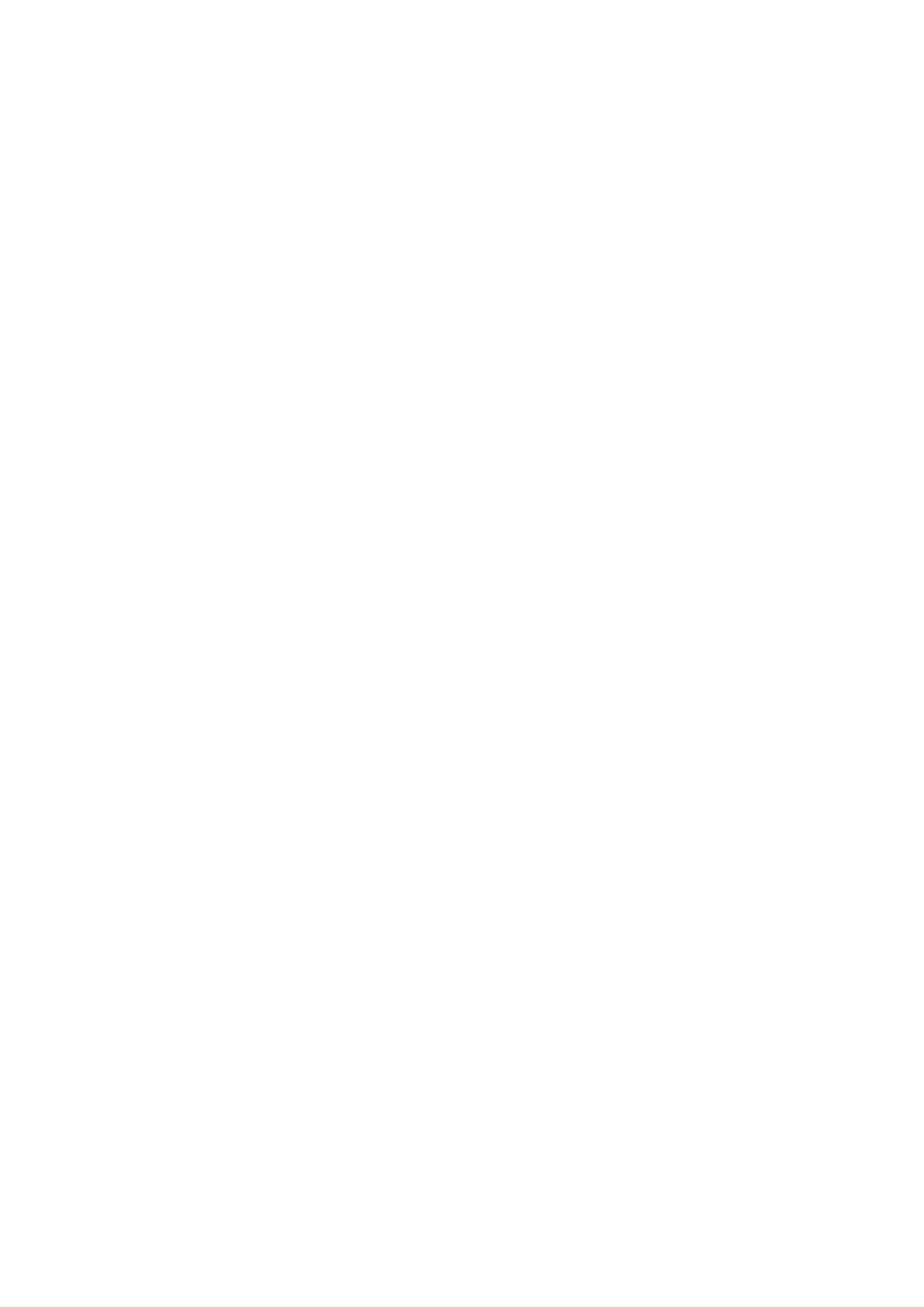## **Contents**

| <b>Overview</b>             |                                                                                  | 139 |
|-----------------------------|----------------------------------------------------------------------------------|-----|
| Key messages                |                                                                                  | 139 |
| 5.1                         | Introduction - Energy and the agrifood system                                    | 143 |
| 5.2                         | Energy-smart food in the CSA context                                             | 145 |
|                             | CSA objective: sustainable increases in productivity and income                  | 146 |
|                             | CSA objective: strengthened resilience to climate change and variability         | 148 |
|                             | CSA objective: contribution to climate change mitigation                         | 150 |
|                             | Synergies and trade-offs between energy-smart food and climate-smart agriculture | 153 |
| 5.3                         | Moving forward - possible energy solutions for CSA                               | 156 |
|                             | Technologies for energy-smart food and CSA                                       | 157 |
|                             | Policies and institutions for energy-smart food and CSA                          | 162 |
|                             | A multi-partner programme for scaling up energy-smart food                       | 164 |
| 5.4                         | Conclusions                                                                      | 165 |
| <b>Notes</b>                |                                                                                  | 166 |
| Acronyms                    |                                                                                  | 166 |
| <b>References</b>           |                                                                                  | 167 |
| <b>Additional Resources</b> |                                                                                  | 169 |
|                             |                                                                                  |     |

## List of Figures

| Figure 5.1 | <b>Energy FOR and FROM the Agrifood System</b>                                                        | 143 |
|------------|-------------------------------------------------------------------------------------------------------|-----|
| Figure 5.2 | Indicative shares of final energy consumption for the food sector for high- and low-GDP countries 144 |     |
| Figure 5.3 | Shares of GHG emissions along the food supply chain with breakdown by energy consumption              |     |
|            | (by phase) and GHG emissions (by phase and by gas).                                                   | 145 |
| Figure 5.4 | Cereals and vegetables yield increases in Bangladesh from 2000 to 2010                                | 147 |
| Figure 5.5 | GHG emissions along the agri-food chain in the UK                                                     | 151 |
| Figure 5.6 | GHG emissions along the agri-food chain in the US                                                     | 151 |
| Figure 5.7 | An integrated approach to renewable energy for farming systems                                        | 157 |
| Figure 5.8 | Best and worst assumption of energy intensities in the post-harvest stage of the food chain           | 159 |

## List of Tables

| Table 5.1 | Examples of adaptation measures to reduce losses/risks in energy systems               | 149 |
|-----------|----------------------------------------------------------------------------------------|-----|
| Table 5.2 | Examples of energy efficiency improvements through direct or indirect                  |     |
|           | technical and social interventions along the food chain                                | 152 |
| Table 5.3 | Examples of possible synergies and trade-offs between energy-smart food                |     |
|           | and CSA objectives                                                                     | 154 |
| Table 5.4 | Total energy inputs per crop per hectare for conventional agriculture and conservation |     |
|           | agriculture for the complete microcatchment of Lajeado São José (Brazil)               | 159 |
| Table 5.5 | Examples of policy instruments to promote energy efficiency and renewable energy       | 163 |

## List of Boxes

| <b>Box 5.1</b> | Low-cost machinery systems for small farms in Bangladesh                 | IД. |
|----------------|--------------------------------------------------------------------------|-----|
| Box 5.2        | Examples of the importance of energy-related GHGs beyond the farm gate   |     |
|                | in high GDP countries                                                    | 151 |
| Box 5.3        | Can biofuels contribute to CSA?                                          | 153 |
| <b>Box 5.4</b> | An integrated food-energy system in Colombia                             | 161 |
| Box 5.5        | An agropphotovoltaic farm in Italy                                       | 162 |
| Box 5.6        | Bioenergy addressed through a cross-ministerial platform in Sierra Leone | 164 |

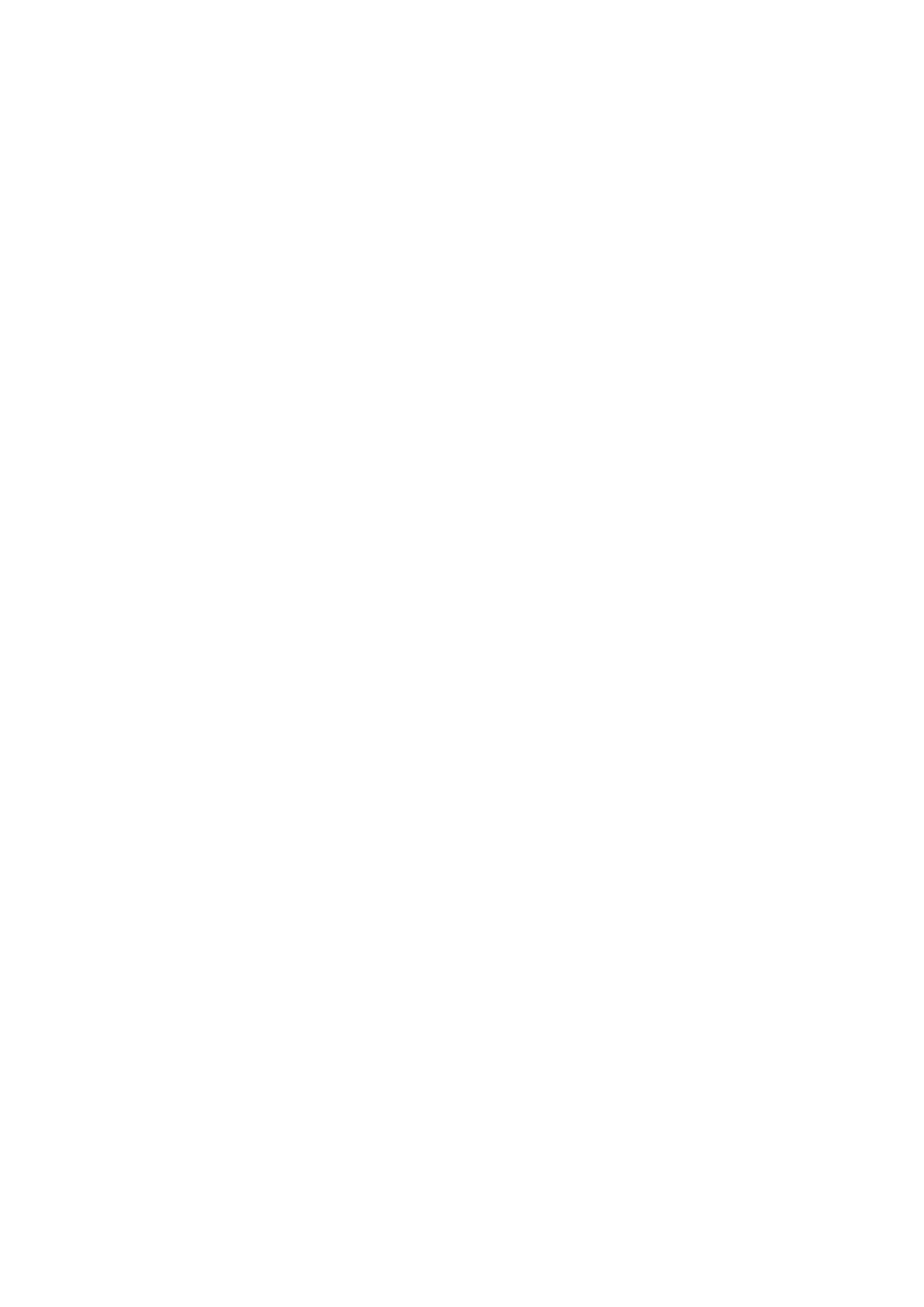## 5.1 Introduction – Energy and the agrifood system

Global primary energy demand will increase by a third between 2010 and 2035, and today's developing countries will account for the majority of this demand (IEA, 2011a). Fossil fuels are expected to continue to meet the bulk of the primary energy requirements. However, the use of renewable energy is increasing and will continue to do so in the future.

Over the last decade, crude oil prices have fluctuated around a generally steadily increasing trend line, from US\$ 28 per barrel to US\$ 120. There was one dramatic price spike in 2008. Conversely, the costs of renewable energy have been declining recently. This trend will continue in the coming decades, and renewable energy will become more and more competitive.

The gap between energy needs and access to energy is large, and demand will certainly increase as countries develop. The International Energy Agency (IEA) estimates that a fifth of the world's population lacks access to electricity and that two-fifths rely on traditional biomass for cooking. The use of biomass for cooking is a severe cause of high indoor air pollution, which has harmful health effects for rural households, especially for women (IEA, 2011a). Increasing energy access is essential if the poverty reduction targets set out in the Millennium Development Goals (MDGs) are to be met.

Agriculture and energy have always been closely interlinked. These linkages have changed and grown stronger over time. Agriculture, including forestry, has always been a traditional source of energy (through bioenergy), while fossil fuels have become a major input in modern agricultural production. The energy generated by the agrifood system can be partially used in the food supply chain or exported outside the system (e.g. through the sale of biogas produced on-farm to local households, or through the generation of electricity from residues to feed the national energy grid).

These two-way linkages between energy and agriculture - the energy for and from the agrifood sector, are illustrated in Figure 5.1.



#### Figure 5.1: Energy FOR and FROM the Agrifood System

Source: Based on FAO's current work being done through the Energy-Smart Food for People and Climate Programme (see FAO, 2011a and b), the food sector<sup>1</sup> currently accounts for around 30 percent of the world's total end-use energy consumption.<sup>2</sup> More than 70 percent of that energy is used beyond the farm gate (Figure 5.2). Countries with a high GDP use a greater portion of this energy for processing and transport. In low-GDP countries, cooking consumes the highest share.

<sup>1</sup> In this context, food sector concerns only those parts of "agriculture" in the broad FAO sense (i.e. agriculture, forestry and fisheries) that produce food, as well as the food processing, distribution, retail, preparation and cooking phases.

 $^2$  Energy includes direct energy used at the operational level primarily on farms and processing plants, for example for irrigation, land preparation and harvesting as well as indirect energy that is not directly consumed to operate farms, in fishing or processing plants but required to manufacture other inputs such as machinery, fertilizers and pesticides.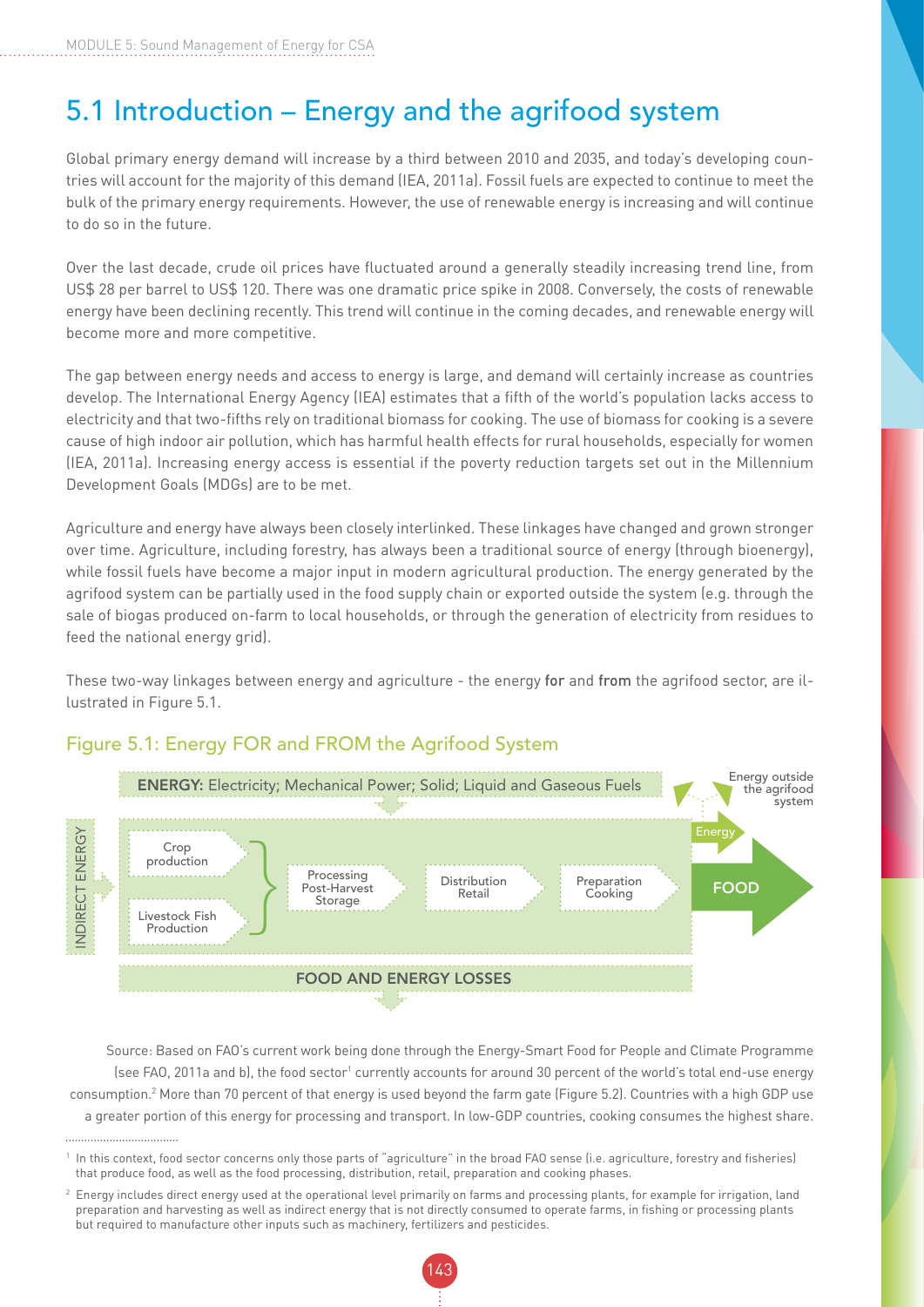

### Figure 5.2 Indicative shares of final energy consumption for the food sector for high- and low-GDP countries

On the input side, the linkages between energy and agrifood systems have strengthened as agriculture has become increasingly reliant on chemical fertilizers, irrigation and machinery. Post-harvest activities, such as food storage, processing and distribution, are also energy-intensive. Consequently, higher and volatile energy costs have a direct impact on agricultural production costs and food prices. Over the last decades, the increased use of energy by the agricultural sector has significantly contributed to feeding the world. Energy from fossil fuels has increased farm mechanization, boosted fertilizer production and improved food processing and transportation. Between 1900 (when energy inputs were limited to low-level fertilization and rudimentary mechanization) and 2000, the world's cultivated area doubled, but the energy used in edible crops expanded six-fold. This greater productivity was made possible by an 85-fold increase in energy input per hectare (Smil, 2008). This transformation occurred in an area of cheap oil and where there were few concerns about climate change. However, since then times have changed.

Prices for nitrogen fertilizers and other fossil fuel-dependent inputs are closely related to the price of crude oil. Rising and volatile oil prices translate into higher and fluctuating food production costs. Farmers, in particular smallholder farmers, are the first to be affected. As a result, agrifood systems that are highly dependent upon fossil fuels pose serious challenges to development, and this could hamper food security in the future.

Food losses occur at all stages of the supply chain. About one-third of food produced is lost or wasted (Gustavsson *et al.*, 2011). The energy embedded in global annual food losses is thought to be around 38 percent of the total final energy consumed by the whole food chain (FAO, 2011 a and b).

As stated earlier, one of the greatest challenges the world now faces is to develop global food systems that can emit fewer GHG emissions, benefit from a secure energy supply, are be resilient to fluctuating energy prices, and continue to ensure food security and foster sustainable development. This calls for energy-smart food systems that: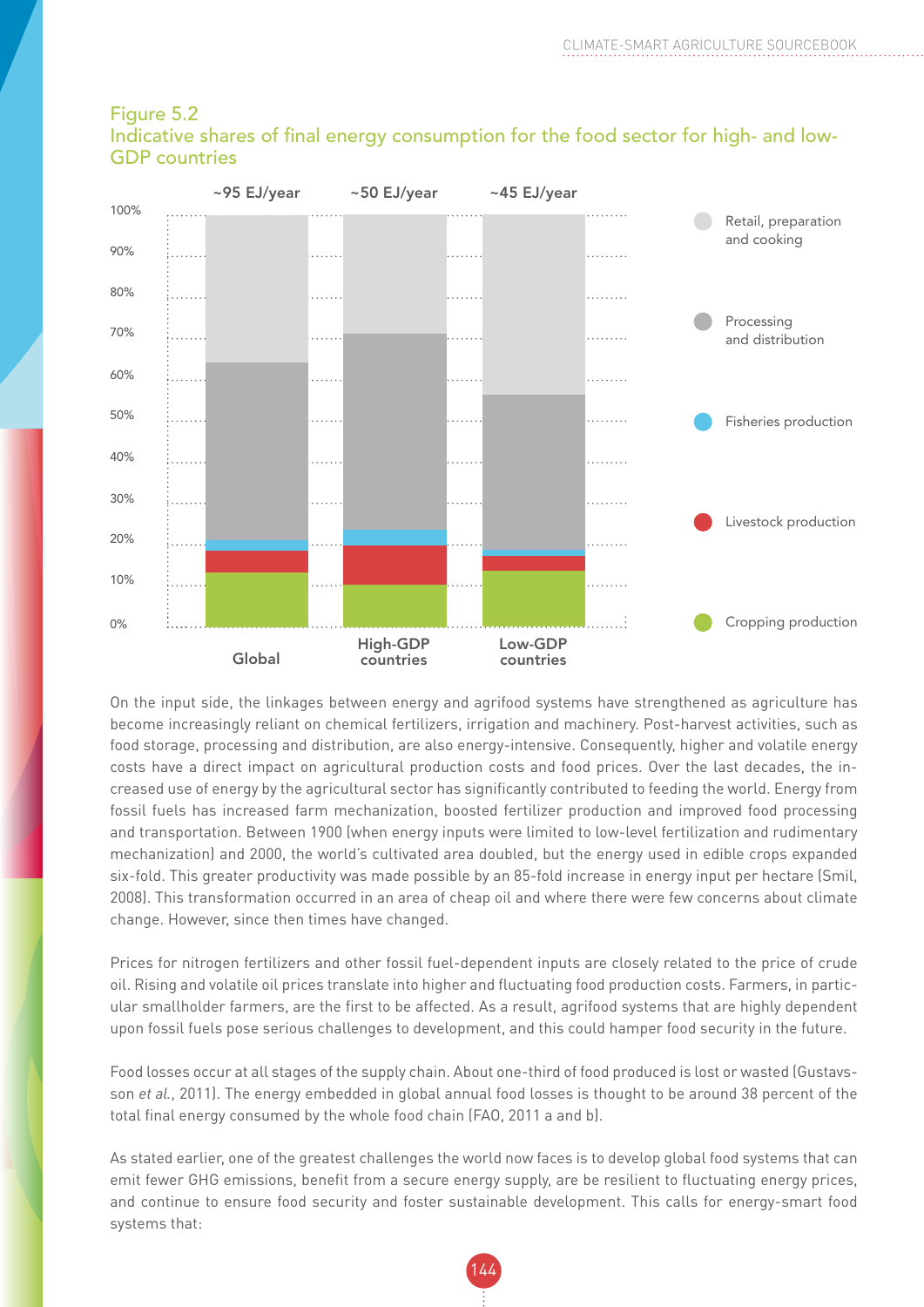- 1. improve energy efficiency (measured in food output, preferably measured in nutritional units, per unit energy input) at all stages of the agrifood chain;
- 2. use diverse energy sources with an emphasis on renewable energy and contribute to renewable energy production through integrated food and renewable energy production; and
- 3. require improved access to modern energy services.

Bioenergy has a special role to play in relation to food security. Although biomass is often used in unsustainable ways, it is found almost everywhere and is currently, and for the foreseeable future, the most important source of renewable energy. It is used primarily for cooking and heating. In addition, agrifood systems not only use bioenergy, they also produce it. One instance is in integrated food-energy systems. However, putting bioenergy to use in an appropriate manner is more complex than with other types of renewable energy. If it is not well managed, bioenergy development may jeopardize food security and harm the environment. This is further discussed in Box 5.3.

## 5.2 Energy-smart food in the CSA context

The energy sector, which produces nearly 60 percent of carbon dioxide (CO $_2$ ) emissions, is the largest contributor to climate change (FAO, 2011a). The agrifood sector contributes over 20 percent of total GHG emissions, most of which originates from methane and nitrous oxide (see Figure 5.3). Globally, primary farm and fishery production<sup>3</sup> accounts for around 20 percent of the total energy demand for food, but produces 67 percent of the GHGs (FAO, 2011 a).

#### Figure 5.3

#### Shares of GHG emissions along the food supply chain with breakdown by energy consumption (by phase) and GHG emissions (by phase and by gas).



145

Source: FAO, 2011a

<sup>&</sup>lt;sup>3</sup> Primary production here includes cropping, pastoral and intensive livestock, aquaculture and fishing.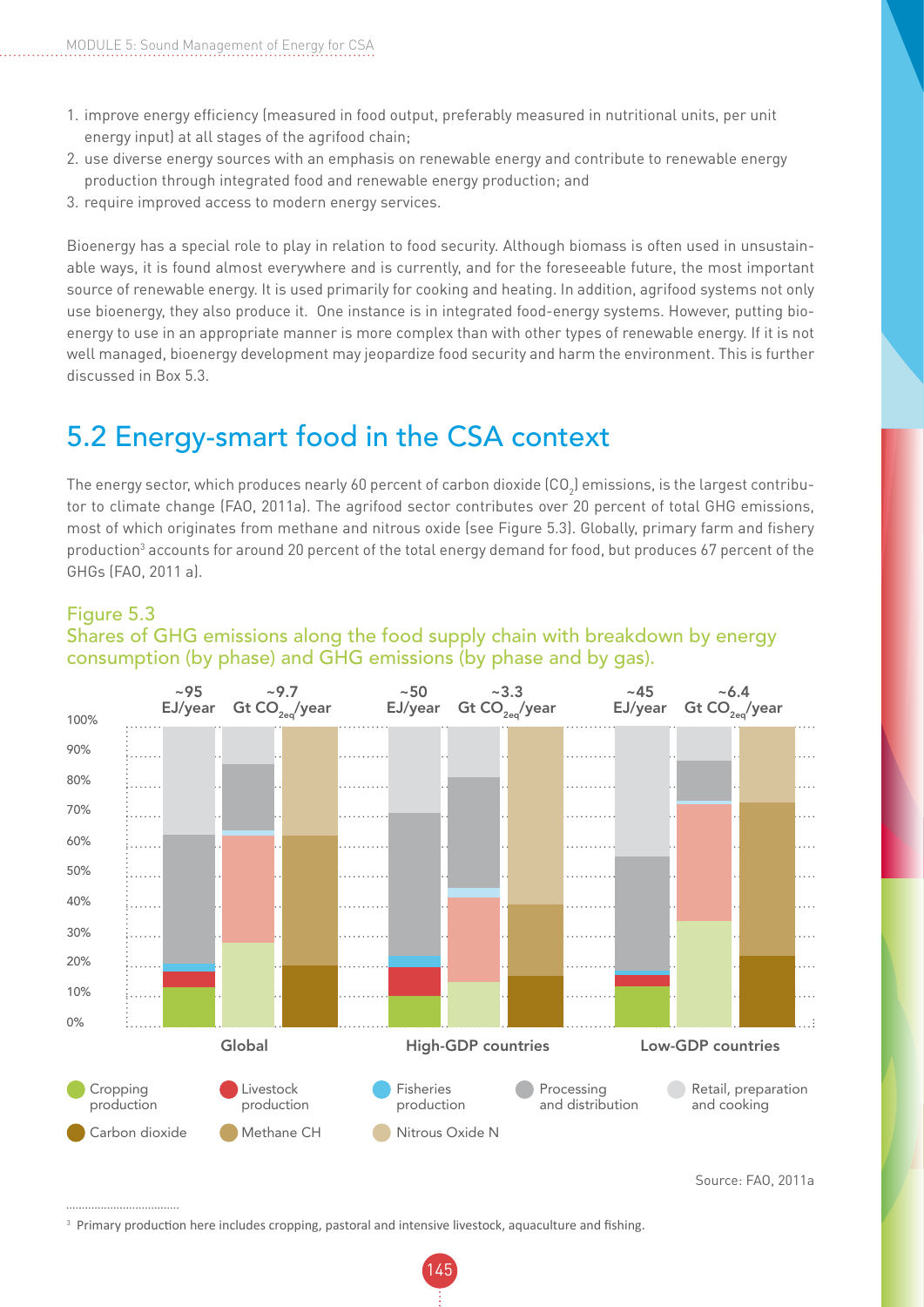It is important to point out that these facts and figures relate to the entire agrifood chain, from 'farm' to 'fork'. They do not account for emissions related to land-use change, international trade (transport) or food waste despite the fact that GHG figures related to agriculture usually concern only behind-the-farm-gate activities (excluding fuel combustion and sewage waste) and often include land-use change impacts.4

In the following three sub-sections, we explore the potential for energy-smart agrifood systems to also be climate-smart and examine how it can fit with each dimension of CSA.

### CSA objective: sustainable increases in productivity and income

Energy-smart strategies that cover the diverse range of food management options are complex and can involve making trade-offs. In this regard, some key points relating to primary production management practices should be emphasized.

- • Methods used to save on inputs that are fossil fuel-dependent but also lower productivity, such as cutting back rather than optimizing the amount of fertilizer applied, are rarely beneficial and should be avoided.
- High-external input production systems do not necessarily have high energy intensities (megajoules per kilogram (MJ/kg) of product), especially when they lead to increased yields. Conversely, low-input systems can have relatively high-energy intensities when they produce lower yields.
- • In promoting energy-smart food, balance needs to be maintained between improving access to energy sources and increasing the efficiency of available energy, as well as increasing the proportion of renewable energy. This balance must be based on local conditions and the economic trade-offs between the different options. Box 5.1 illustrates these trade-offs made in the deployment of machinery systems for small farms in Bangladesh.

<sup>4</sup> Often LULUCF (land use, land use change and forestry) assumed emissions due to agricultural expansion are lumped together with agriculture sector emissions. In national GHG inventories prepared for reporting under the United Nations Framework Convention on Climate Change (UNFCCC), important pre-farm gate sources of emissions such as fertilizer production (industrial processes and energy sectors), on-farm fuel combustion (energy sector) or sewage waste (waste sector) are not included. But if the whole agrifood chain is considered, other sources of emissions must be added, such as those mentioned above and also post-harvest stages of the agrifood chain, in particular agro-industrial operations, food distribution, storage and preparation and the food waste component of landfill.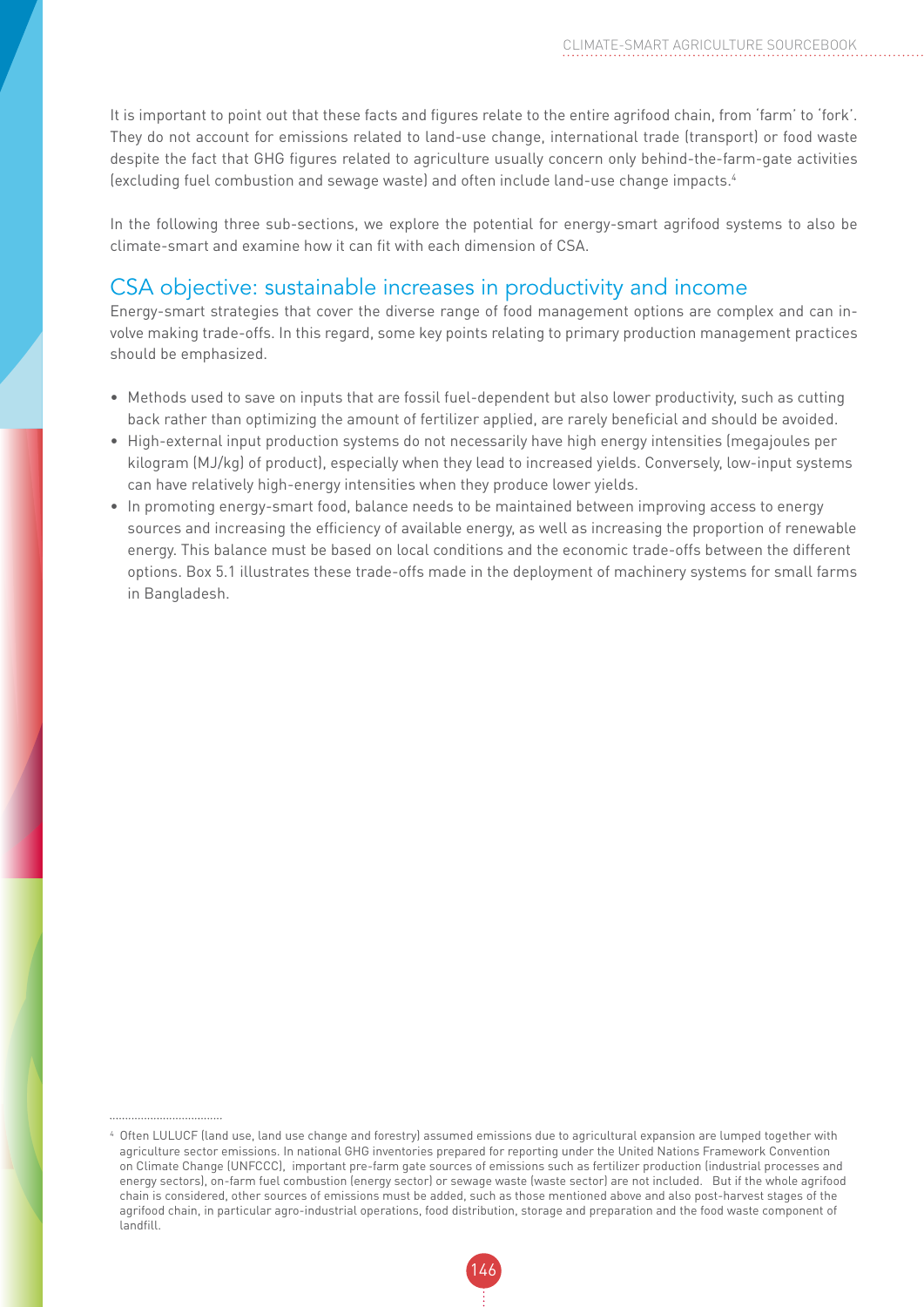#### Box 5.1 Low-cost machinery systems for small farms in Bangladesh

The introduction in Bangladesh of small, mobile, diesel engines has increased food production (Steele, 2011). These demountable engines can be used for a range of applications, including powering small boats, tractors or trucks, generating electricity, and operating processing equipment and water pumps. Public policy changes enabled the import of innovative, Chinese-made, farm equipment. The diesel engines could be easily repaired by local mechanics and were less expensive than more sophisticated and more fuel-efficient machinery manufactured in India. The introduction of inexpensive Chinese technology led to the 'agrotractorization' of Bangladesh.

The extent of mechanization in Bangladesh can also be measured as the level of energy input. The available power in agriculture over the period of 1960 to 2007 increased by almost 500 percent: from 0.24 kilowatt per hectare (kW/ha) in 1960, to 0.61 kW/ha at the end of the 1990s, to 1.17 kW/ha in 2007 (Islam and Shirazul, 2009). The available power gradually increased from 0.24 kW/ha in 1960, grew moderately until the 1980s and then rose sharply in the '90s, reaching 1.17 kW/ha in 2007. Most of the agricultural machinery used in the country is either imported or locally manufactured. Farm machinery, such as weeders, threshers, winnowers and centrifugal pumps are developed and manufactured locally with local materials (APCAEM-ESCAP, 2010).

### Figure 5.4 Cereals and vegetables yield increases in Bangladesh from 2000 to 2010



#### Source: FAOSTAT, 2012

In the early 1970s, when Bangladesh was characterised as a 'basket case' by some international development specialists, no one was forecasting that by 2010 the country would have one of the most mechanized agricultural economies in South Asia (Islam and Shirazul, 2009). Today 80 percent of primary tillage operations are mechanized. These operations are performed mainly by 300 000 small two-wheel tractors and a few (3 000) four-wheel tractors. There is a highly developed market for servicing tractors, pumpsets, threshers and other machinery derived from the use of small engines (Biggs and Justice, 2011).

The figure above indicates that from 2000 to 2007 external energy subsidies in agriculture increased by 60-70 percent for cereals and vegetables (per kg of product). However, yields (per unit of cultivated area) also increased by 20-25 percent. This made mechanized agriculture more profitable and gave farmers more time for other activities.

The Bangladesh private sector (as compared to the private sector in Nepal or India) focused on the imports of smaller-scale machinery. Presently, there are over one million small horsepower diesel irrigation pumpsets and nearly 400 000 diesel two-wheel tractors. In Bangladesh, the import value of soil machinery is consistently higher and continues to increase compared to the values of agricultural machinery and equipment such as harvesters and threshers, milking and dairy machinery and agricultural tractors. In 2007 Bangladesh started exporting some agricultural machinery, but most machinery is manufactured locally for local use. Seeing these results, Nepalese and Indian farm machinery manufacturers have recognized a new business opportunity. Small engines are now being sold mainly into low-cost, farm machinery markets in rural communities. Farm services have expanded as a result of the versatility and transportability of this equipment.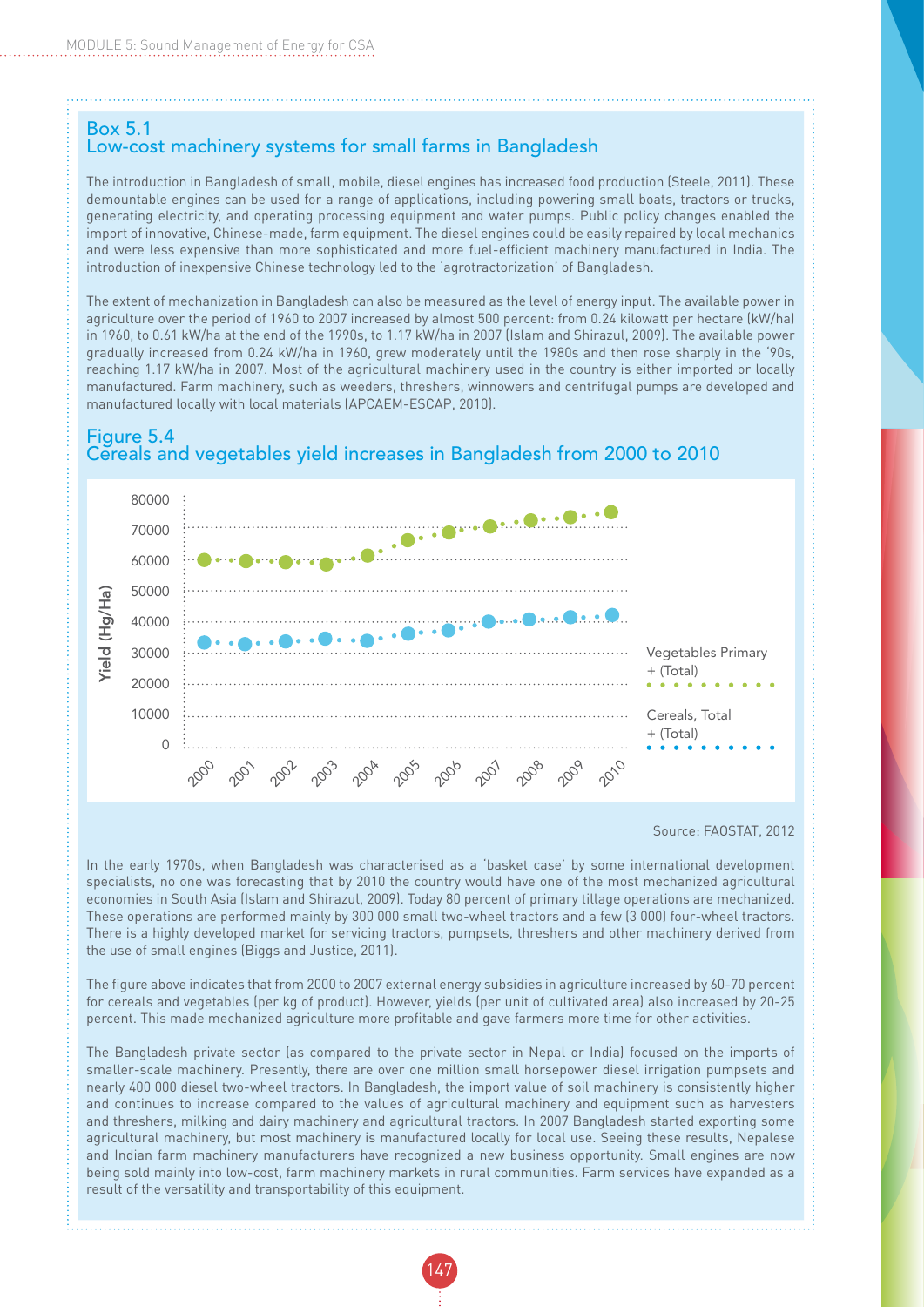It is essential to consider affordability and cultural issues when deploying new or improved energy technologies. Domestic stoves account for a major part of energy consumption in the food chain, especially in developing countries. The dissemination of improved designs of domestic stoves succeeds mainly when micro-finance is available for the necessary capital investments. Traditional biomass cooking stoves may be less energyefficient, less healthy and more labour-intensive than solar or biogas designs, but they are often more affordable, which is a critical factor for impoverished rural communities (Geoghegan *et al.*, 2008; UNDP, 2009). New stove designs also need to be culturally acceptable. Compared with open fires, the use of more efficient biomass cooking stoves can reduce by half the demand for traditional fuelwood (Chum et al., 2011). However, not all programmes to introduce these more efficient stoves have succeeded. This lack of success is often due to the informal nature of the fuelwood supply chain and a poor understanding of local cultures and their cooking habits. For example, users may prefer to cook with fuelwood during the cooler evenings rather than cook in the heat of the day with a solar oven.

### CSA objective: strengthened resilience to climate change and variability

As a result of climate change, some farming practices may become less reliable as sources of income. For some farmers diversification to on-farm energy generation could be a coping strategy. With high and volatile fossil fuel prices, energy-smart food systems which improve access to modern energy services and increase energy diversity, contribute to energy security. This is not a climate change adaptation strategy, but it strengthens resilience, which is the broader term used in the definition of CSA. Reliance on local energy sources does not automatically enhance resilience to climate change (see Table 5.1). Tapping into local energy sources can increase incomes and expand the diversity of energy sources. This increases resilience to climate change. The use of biogas cookstoves illustrates both types of adaptation. Biogas cookstoves and their liquid fertilizer byproduct can help ensure self reliance in household energy and at the same time they can reduce the amount spent on woodfuel and chemical fertilizers, as well as make gathering firewood less time consuming.

Although renewable energy plays a key role in future low-carbon plans aimed at limiting global warming, its dependence on climate conditions also makes it susceptible to climate change. This is also true for energysmart food systems. For example, climate change will affect many aspects of renewable energy production, including: the cultivation of biofuel crops; water availability and seasonality for hydropower; atmospheric conditions for wind and solar energy; and variations in needs of energy for heating and cooling. As these impacts will increase significantly, the energy sector will have to adapt. The energy supply needs to be 'climate-proofed' as much as possible to ensure that energy use in the agrifood system can be climate-smart. Table 5.1 presents examples of adaptation measures to reduce climate change-related losses and risks in the energy sector. Several of these measures are similar to those promoted for climate change adaptation in agriculture and are relevant to CSA. Furthermore, while the table shows adaptation measures for individual energy classes, it should be noted that a diverse energy portfolio could be a way to reduce climate risk to energy supply.

The World Bank's Energy Sector Management Assistance Program (ESMAP) has developed a web tool called the Hands-on Energy Adaptation toolkit (HEAT) to assess the vulnerability of the energy sector to climate change and other factors (ESMAP, 2013).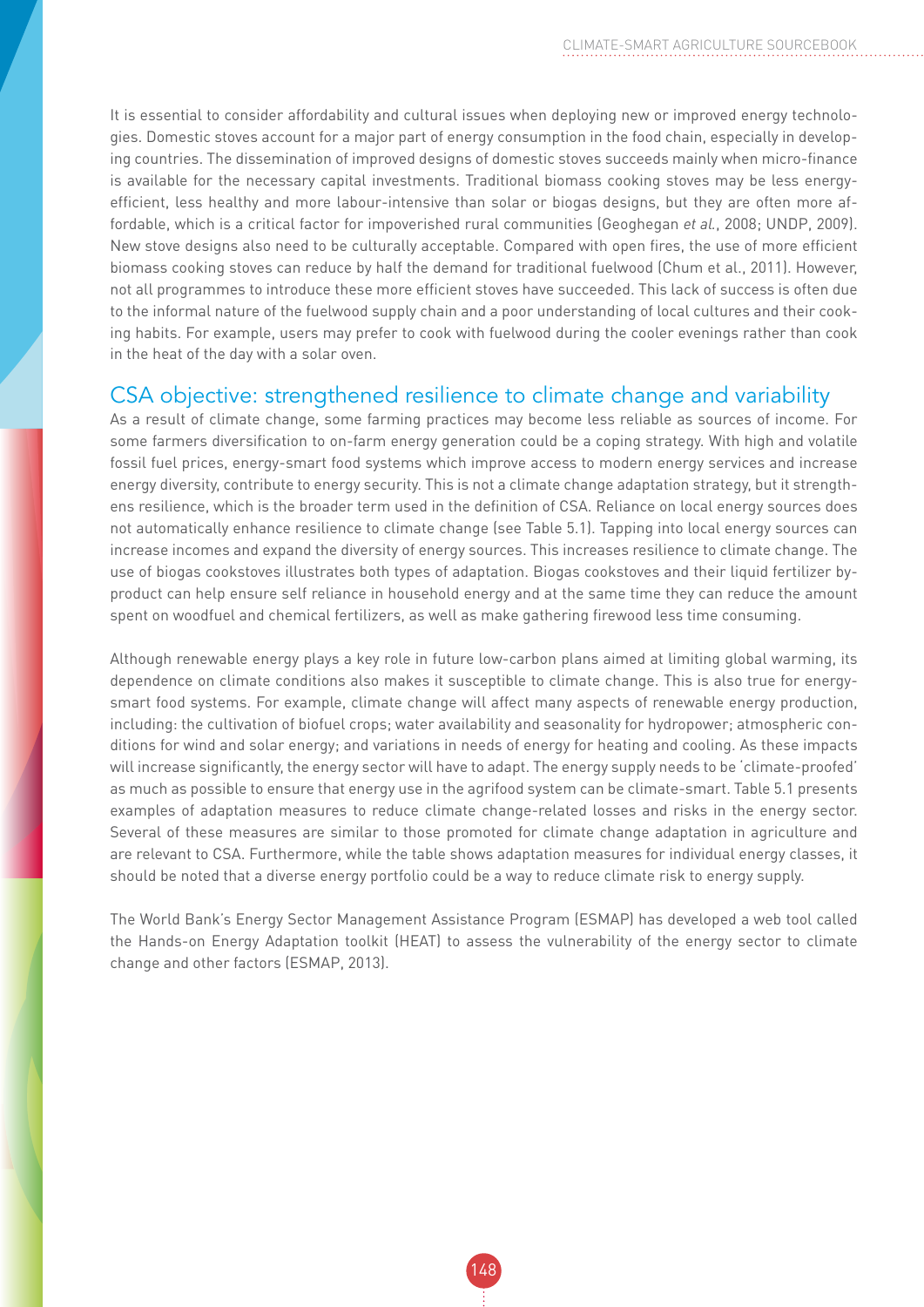### Table 5.1 Examples of adaptation measures to reduce losses/risks in energy systems

| <b>ENERGY</b><br><b>SYSTEM</b> |                                                                                  | <b>TECHNOLOGICAL</b>                                                                                                                                            |                                                                                                                                                                                                                                                                                                                                                                             | <b>BEHAVIORAL</b>                                                                                                                                                  |                                                                                                                   |                                                                                                                                                                                                                                                                            |  |
|--------------------------------|----------------------------------------------------------------------------------|-----------------------------------------------------------------------------------------------------------------------------------------------------------------|-----------------------------------------------------------------------------------------------------------------------------------------------------------------------------------------------------------------------------------------------------------------------------------------------------------------------------------------------------------------------------|--------------------------------------------------------------------------------------------------------------------------------------------------------------------|-------------------------------------------------------------------------------------------------------------------|----------------------------------------------------------------------------------------------------------------------------------------------------------------------------------------------------------------------------------------------------------------------------|--|
|                                |                                                                                  | "Hard"<br>structural)                                                                                                                                           | "Soft<br>(technology and<br>design)                                                                                                                                                                                                                                                                                                                                         | (Re)location                                                                                                                                                       | Anticipation                                                                                                      | <b>Operation and</b><br>maintenance                                                                                                                                                                                                                                        |  |
|                                | gas, thermal power, nuclear power<br><b>MINED RESOURCES</b><br>including oil and | Improve robustness<br>of installations to<br>withstand storms<br>(offshore), and<br>flooding/drought<br>(inland)                                                | Replace water<br>cooling systems<br>with air cooling,<br>dry cooling, or<br>recirculation<br>systems<br>Improve design of<br>gas turbines (inlet<br>guide vanes, inlet<br>air fogging, inlet air<br>filters, compressor<br>blade washing<br>techniques, etc.)<br>Expand strategic<br>petroleum reserves<br>Consider<br>underground<br>transfers and<br>transport structures | (Re)locate in areas<br>with lower risk of<br>flooding/drought<br>(Re)locate to safer<br>areas, build dikes<br>to contain flooding,<br>reinforce walls and<br>roofs | Emergency planning                                                                                                | Manage on-site<br>drainage and runoff<br>Changes in coal<br>handling due to<br>increased moisture<br>content<br>Adapt regulations so<br>that a higher<br>discharge temperature<br>is allowed<br>Consider water re-<br>use and integration<br>technologies at<br>refineries |  |
| Supply                         | <b>HYDROPOWER</b>                                                                | <b>Build desilting gates</b><br>Increase dam height<br>Construct small<br>dams in the upper<br>basins<br>Adapt capacity<br>to flow regime (if<br>increased)     | Change water<br>reserves and<br>reservoir<br>management<br>Regional<br>integration through<br>transmission<br>connections                                                                                                                                                                                                                                                   | (Re)locate based<br>on changes in flow<br>regime                                                                                                                   |                                                                                                                   | Adapt plant<br>operations to changes<br>in river flow patterns<br>Operational<br>complementarities<br>with other sources (for<br>example natural gas)                                                                                                                      |  |
|                                | <b>AIMMD</b>                                                                     |                                                                                                                                                                 | Improve design<br>of turbines to<br>withstand higher<br>wind speeds                                                                                                                                                                                                                                                                                                         | (Re)locate based on<br>expected<br>changes in wind-<br>speeds<br>(Re)locate based on<br>anticipated<br>sea level rise and<br>changes in river<br>· flooding        |                                                                                                                   |                                                                                                                                                                                                                                                                            |  |
|                                | <b>SOLAR</b>                                                                     |                                                                                                                                                                 | Improve design of<br>panels to withstand<br>storm or reduced<br>loss of efficiency<br>due to higher<br>temperatures                                                                                                                                                                                                                                                         | (Re)locate based on<br>expected changes<br>in cloud cover                                                                                                          | Repair plans to<br>ensure<br>functioning of<br>distributed solar<br>systems after<br>extreme events               |                                                                                                                                                                                                                                                                            |  |
|                                | <b>BIOMASS</b>                                                                   | <b>Build dikes</b><br>Improve drainage<br>Expand/improve<br>irrigation systems<br>Improve robustness<br>of energy plants to<br>withstand storms<br>and flooding | Introduce new crops<br>with higher heat<br>and water stress<br>tolerance<br>Substitute fuel<br>sources                                                                                                                                                                                                                                                                      | (Re)locate based on<br>areas with lower risk<br>of flooding/storms                                                                                                 | Early warning<br>systems<br>(temperature and<br>rainfall)<br>Support for<br>emergency<br>harvesting of<br>biomass | Adjust crop<br>management and<br>rotation schemes<br>Adjust planting and<br>harvesting dates<br>Introduce soil<br>moisture conservation<br>practices<br>Apply conservation<br>agriculture for better<br>drought and flood<br>management                                    |  |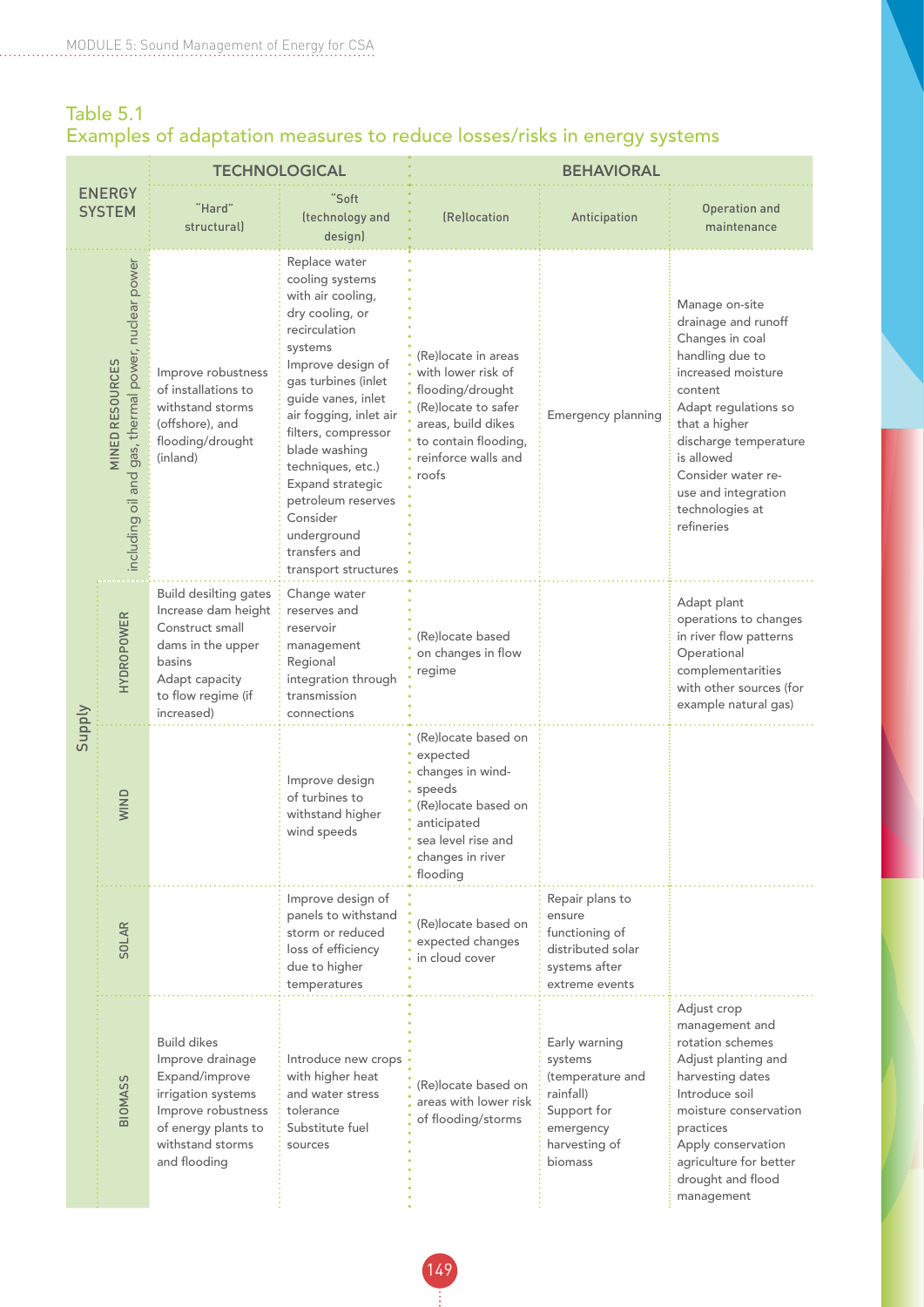|                                         | <b>TECHNOLOGICAL</b>                                                                                                                                                                        |                                     |                                                                  | <b>BEHAVIORAL</b>                                                                        |                                     |
|-----------------------------------------|---------------------------------------------------------------------------------------------------------------------------------------------------------------------------------------------|-------------------------------------|------------------------------------------------------------------|------------------------------------------------------------------------------------------|-------------------------------------|
| <b>ENERGY</b><br><b>SYSTEM</b>          | "Hard"<br>structural)                                                                                                                                                                       | "Soft<br>(technology and<br>design) | (Re)location                                                     | Anticipation                                                                             | <b>Operation and</b><br>maintenance |
| <b>JEMAND</b>                           | Invest in high-<br>efficiency<br>infrastructures and<br>equipment<br>Invest in<br>decentralized<br>power generation<br>such as rooftop<br>PV generators<br>or household<br>geothermal units |                                     | Efficient use of<br>energy through<br>good operating<br>practice |                                                                                          |                                     |
| TRANSMISSION AND<br><b>DISTRIBUTION</b> | Improve robustness<br>of pipelines and<br>other transmission<br>and distribution<br>infrastructure<br>Burying or cable re-<br>rating of the power<br>grid                                   |                                     | Emergency<br>planning                                            | Regular inspection<br>of vulnerable<br>infrastructure such<br>as wooden utility<br>poles |                                     |

Source: Adapted from ESMAP, 2011

### CSA objective: contribution to climate change mitigation

Given the facts and figures above, energy-smart food systems may not appear to be very important for the third pillar of CSA which is GHG emission reduction and carbon sequestration. Primary production is responsible for most agricultural emissions, but most of the energy used in the agrifood sector is not for primary production. This is also true regarding the direct energy used in the agrifood chain. However, there are additional links that make energy-smart food systems important for CSA. Many of these links become apparent when considering the mitigation potential rather than current GHG emissions and energy consumption. Reducing energy use in the food chain will reduce CO $_{_2}$  emissions. Figure 5.2 shows that, globally, these do not represent the major share of GHG emissions from the agrifood chain. However, there are other considerations that should be taken into account.

- The situation differs between high- and low-GDP countries. In high-GDP countries, post-harvest operations contribute the most GHG emissions, largely as CO $_{_2}$ . In low-GDP countries, most GHGs, largely methane and nitrous dioxide, are emitted on the farm.
- There is a correlation between nitrous oxide (N<sup>2</sup>O) emissions from fertilizer application and energy use (and hence CO $_{_2}$  emissions) in the production of fertilizer. Precision agriculture, including a more efficient use of fertilizer, will lower CO $_{\rm 2}$  and N $_{\rm 2}$ O emissions and reduce the consumption of fossil fuels. Methane emissions can be reduced by using manure for biogas, which may also improve energy access or reduce the use of fossil fuels on farms. Growing trees on farms for energy purposes can also sequester carbon and displace fossil fuels. However, increasing energy efficiency in agricultural production may also increase profits, which could lead to agricultural expansion. As such, the resulting land-use change would lead to higher GHG emissions (even per unit of production). These considerations indicate that there are many links between energy-smart food systems and CSA beyond the reduction of CO $_{_2}$  emissions from fossil fuels.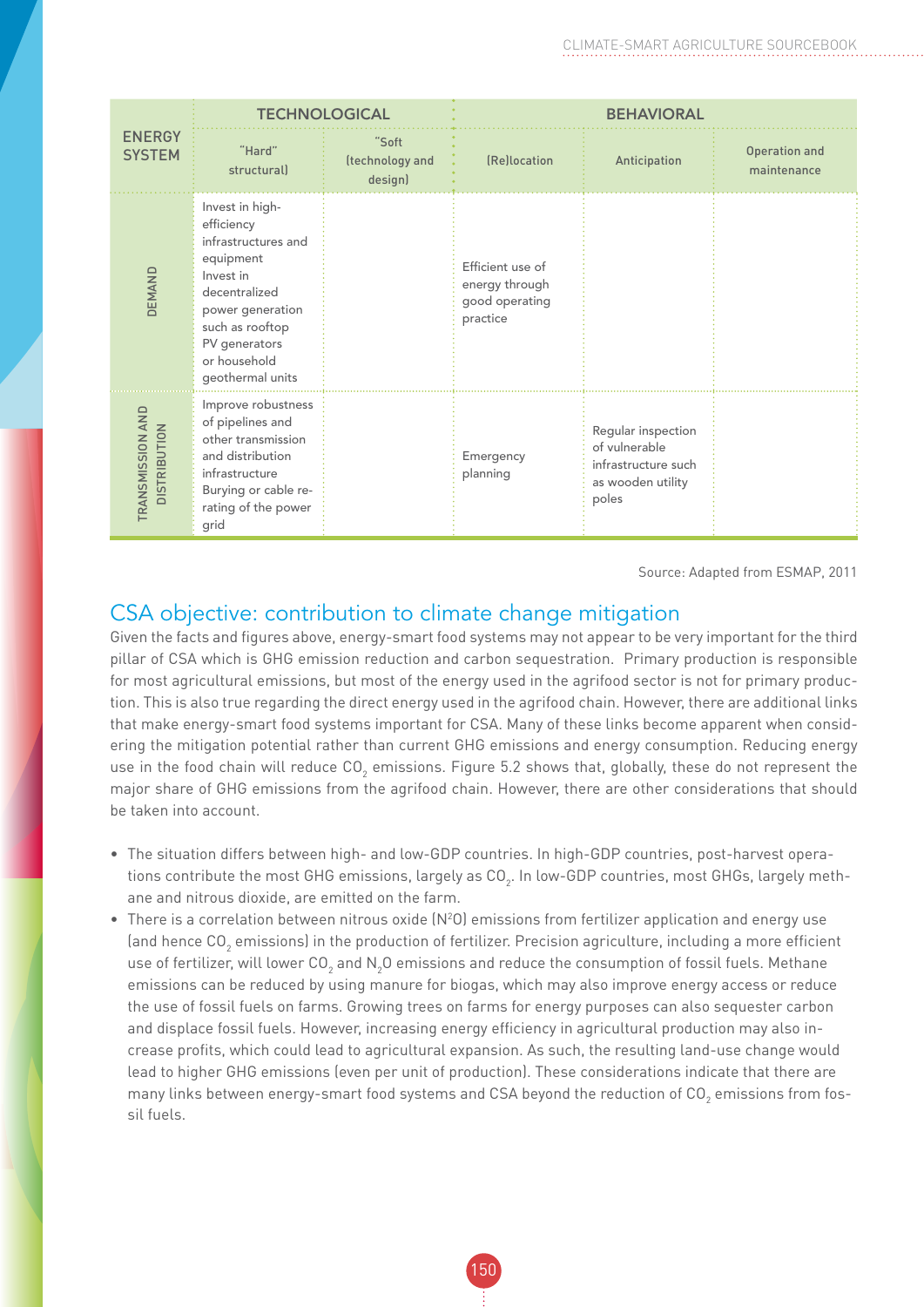#### Box 5.2 Examples of the importance of energy-related GHGs beyond the farm gate in high GDP countries

As shown in Figure 5.3, the energy component associated with CO $_2$  emission is most relevant in the agrifood chain's post-harvest operations, and accounts for the bulk of emissions in high-GDP countries.

A recent study from the United Kingdom (UK) has shown that around 52 percent of the emissions occur in the postfarm stages of UK food production (see Figure 5.5). Similar figures can be observed for the United States, where around 54 percent of GHGs are emitted after the farm-gate (see Figure 5.6).

These results are shaped by a number of factors, including the definition of the boundaries of the food system. The inclusion of dishwashing or international food trade could significantly change the overall picture. For example, the net food trade in the UK's food system is responsible for around 24 percent of total emissions of the food chain, which lowers the relative proportion of emissions attributable to farming to just 32 percent.

Source: FAO elaboration based on UK DEFRA, 2010.



Efforts to achieve food and energy security in a climate-smart way will be accomplished through low-carbon approaches. This can be done either directly, through the increased use of renewable energy in the agrifood sector, or indirectly, through measures to increase energy efficiency (see Table 5.2). It is worth pointing out that many of these measures, in particular those that are carried out behind the farm gate, involve resourceefficient farming practices that are part and parcel of CSA. Implementing these measures would be a win-win solution from the point of view of both CSA and energy-smart food.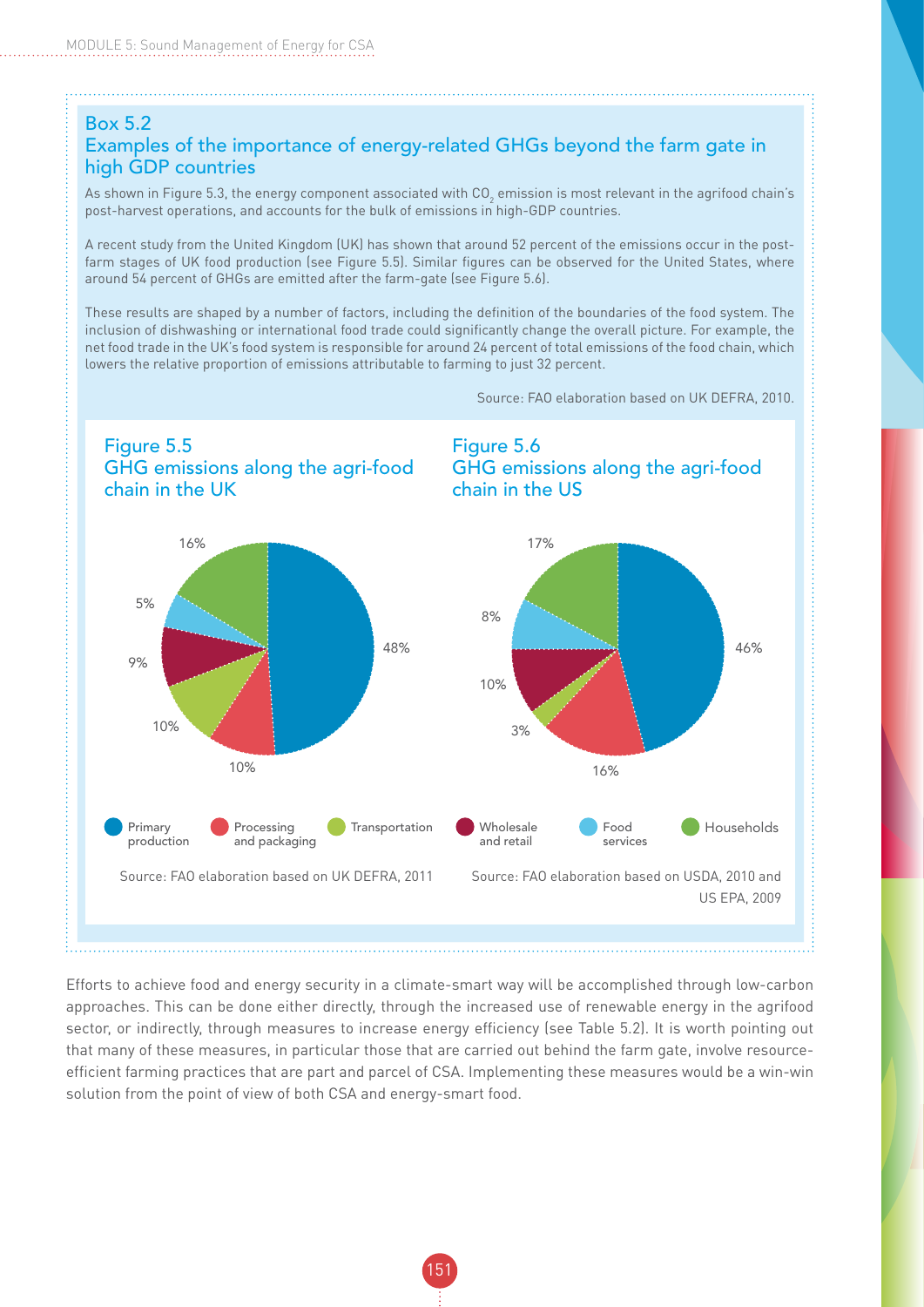#### Table 5.2

Examples of energy efficiency improvements through direct or indirect technical and social interventions along the food chain

|                            | <b>Directly</b>                                                                                                                                                                                                                                                | Indirectly                                                                                                                                                                                                                                                                |
|----------------------------|----------------------------------------------------------------------------------------------------------------------------------------------------------------------------------------------------------------------------------------------------------------|---------------------------------------------------------------------------------------------------------------------------------------------------------------------------------------------------------------------------------------------------------------------------|
| <b>Behind farm</b><br>gate | Adopting and maintaining fuel efficient engines<br>Precise water applications<br>Precision farming for fertilizers<br>Adopting no-till practices<br>Controlled building environments<br>Heat management of greenhouses<br>Propeller designs of fishing vessels | Less input-demanding crop varieties and animal<br>breeds<br>Reducing soil erosion<br>Reducing water demand and losses<br>Using biofertilizers<br>Efficient machinery manufacture<br>Information and communication technologies to<br>identify stock locations and markets |
| <b>Beyond farm</b><br>gate | Truck design and operation<br>Variable speed electric motors<br>Better lighting and heating<br>Insulation of cool stores<br>Minimizing packaging of food<br>Improve efficiency of cooking devices and space<br>heating                                         | Improving road infrastructure<br>Urban planning to reduce distances travelled to<br>distribute and buy food<br>Reducing food losses at all stages<br>Changing diets away from animal products<br>Lowering obesity levels<br>Labeling of food products                     |

Source: adapted from FAO, 2011a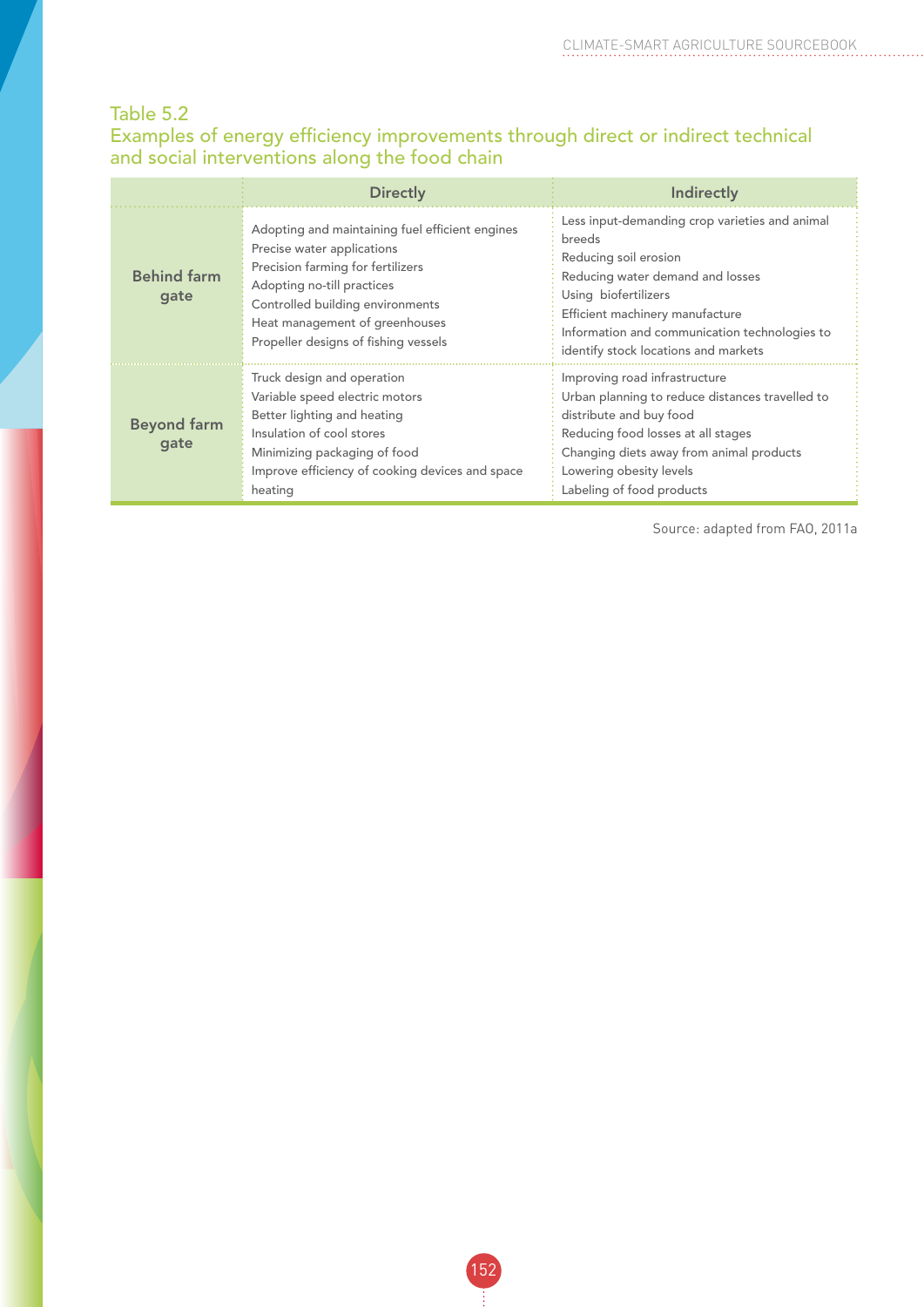#### Box 5.3 Can biofuels contribute to CSA?

Global liquid biofuel production has increased more than 500 percent since 2000. Production is projected to increase a further 50 percent by 2020 and increase even more by 2050.

Over the past five or six years policies have played a critical role in the rapid increase in liquid biofuel production, principally for transport purposes. Policy support for biofuels has been motivated by a desire to strengthen energy security, reduce GHG emissions, advance rural development and increase farmers' incomes. After the rapid introduction of new and expanded support measures, there is now a better evidence base for reviewing the impacts of increased biofuel production and reflecting on how policies might be adjusted to address changing goals and concerns.

Listed below are some possible contributions of biofuels to CSA objectives.

- • Biofuels (in solid, liquid and gaseous forms) can help improve access to modern energy services for household and productive uses, which contribute to sustainable increases in productivity and income. A recent study on small-scale bioenergy initiatives (FAO, 2009) shows that this improvement can be achieved with minimum sustainability risks.
- • Biofuels, especially small-scale production, can strengthen resilience to climate change and variability. However, they may also bring about their own climate risks by creating a link between energy security and crop yields. This risk is particularly high where feedstock diversity is low.
- The impacts on GHG emissions and carbon sequestration are more complex and the subject of much debate. Bioenergy is often considered to be CO<sub>2</sub>-neutral because the generation of biomass by photosynthesis absorbs the same amount of CO<sub>2</sub> that is released by burning the biomass. However, this fails to consider the linkage between the carbon cycle and other natural cycles, including those of nitrogen, phosphorus and water. These elements are also required for photosynthesis and they are consumed whenever biomass is produced. Soil nutrients are consumed and need to be supplemented. These additions (e.g. fertilizer application) can result in GHG emissions, especially nitrous oxide. A full life cycle assessment has to be carried out that can take into account agricultural production and processing, as well as direct and indirect land-use changes.
- • Some good practices that can improve the performance of biofuels in terms of climate change mitigation include:
	- agroecological zoning, to avoid biofuel development in high carbon areas (e.g. primary forests, peat land) and only promote it in areas of high land suitability;
		- the use of residues for biofuel production, as long as it does not affect their use for soil management or as animal feed; and
	- conservation agriculture, which is usually a low-carbon farming practice that can sometimes even sequester carbon.

More broadly, biofuel policies and programmes should act in synergy with programmes related to agricultural development rather than with policies that artificially support biofuel demand. A sound and integrated approach to bioenergy, particularly biofuel development, is required to reduce the risks and harness the opportunities related to bioenergy development. This approach requires:

- • an in-depth understanding of the situation and the related opportunities and risks, as well as synergies and trade-offs;
- • an enabling policy and institutional environment, with sound and flexible policies (e.g. targets and incentives) and means to implement these;
- • implementation of good practices by investors and producers to reduce risks and increase opportunities, along with appropriate policy instruments to promote these good practices;
- • proper impact monitoring and evaluation and policy response mechanisms; and
- capacity building and good governance in the implementation of the above.

To promote this sound and integrated approach, FAO has been developing a set of instruments which are part of FAO's Sustainable Bioenergy Toolkit: Making Bioenergy Work for Climate, Energy and Food Security (FAO, 2013).

### Synergies and trade-offs between energy-smart food and climate-smart agriculture

As there are numerous synergies between CSA and energy-smart food, climate benefits can and do often accrue through the development of energy-smart food systems. However combining these objectives may also require some trade-offs. Table 5.3 presents examples of such potential synergies and trade-offs. It should be noted that this table presents a very broad picture and should be considered as a first approximation for summarizing the possible linkages between energy-smart food systems and CSA. These linkages are often quite complex and context specific, and as such, more research is needed in this area.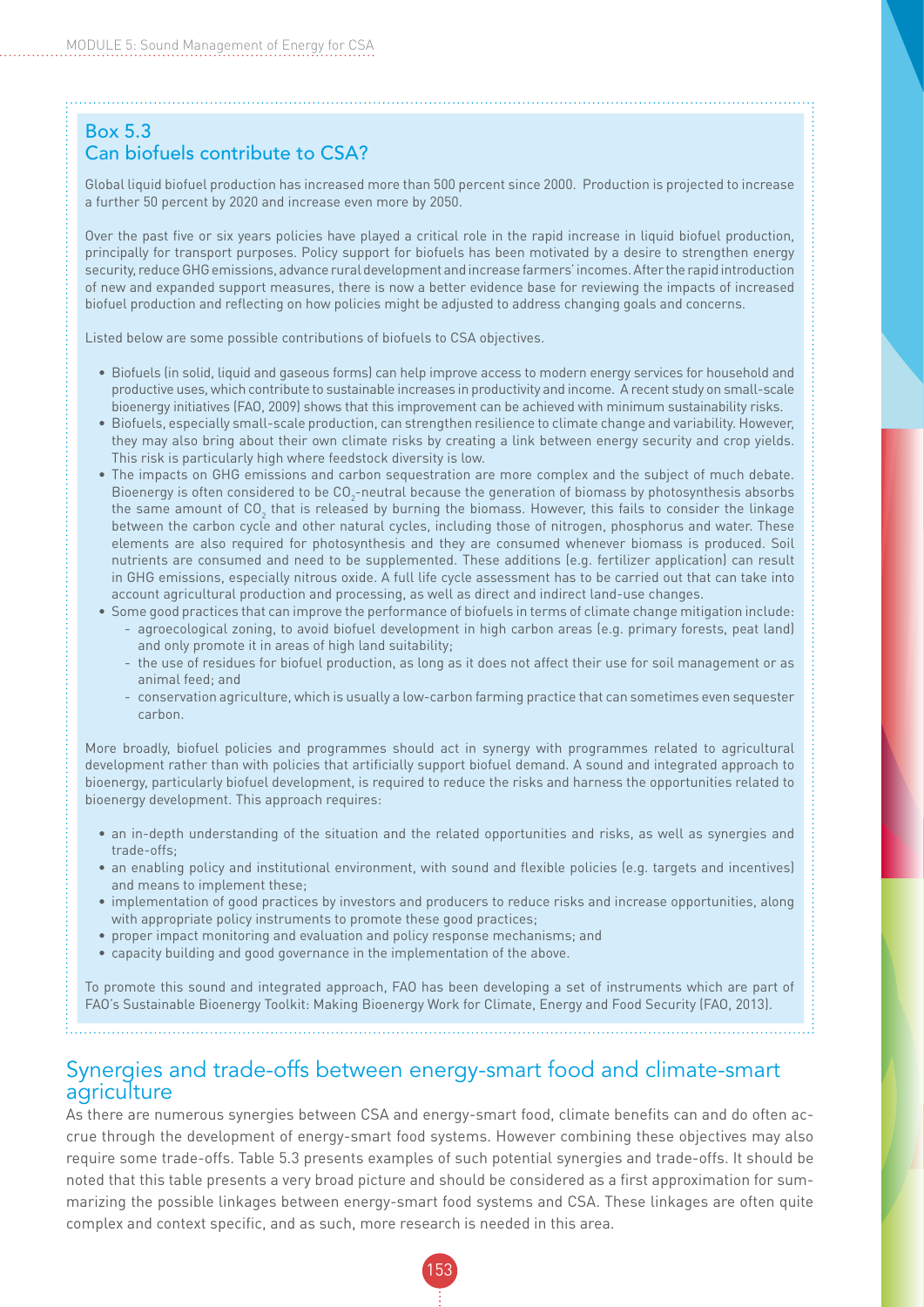### Table 5.3 Examples of possible synergies and trade-offs between energy-smart food and CSA objectives

|                                                                                                                                                                                                                                                                                                                                                                                                                                                                                                                                                                                                                                                                                                                                                                                                                                                                                                                                                                                                                                                                                                         | <b>CSA</b> objectives                                                                                                                                                                                                                                                                                                                                                                                                                                                                                                                                      |                                                                                                                                                                                                                                                                                                                                                                                                                                                                                                                                                                                                                                                                                                                                                                                                                                                                                                                      |
|---------------------------------------------------------------------------------------------------------------------------------------------------------------------------------------------------------------------------------------------------------------------------------------------------------------------------------------------------------------------------------------------------------------------------------------------------------------------------------------------------------------------------------------------------------------------------------------------------------------------------------------------------------------------------------------------------------------------------------------------------------------------------------------------------------------------------------------------------------------------------------------------------------------------------------------------------------------------------------------------------------------------------------------------------------------------------------------------------------|------------------------------------------------------------------------------------------------------------------------------------------------------------------------------------------------------------------------------------------------------------------------------------------------------------------------------------------------------------------------------------------------------------------------------------------------------------------------------------------------------------------------------------------------------------|----------------------------------------------------------------------------------------------------------------------------------------------------------------------------------------------------------------------------------------------------------------------------------------------------------------------------------------------------------------------------------------------------------------------------------------------------------------------------------------------------------------------------------------------------------------------------------------------------------------------------------------------------------------------------------------------------------------------------------------------------------------------------------------------------------------------------------------------------------------------------------------------------------------------|
| Sustainable increases in<br>productivity and income                                                                                                                                                                                                                                                                                                                                                                                                                                                                                                                                                                                                                                                                                                                                                                                                                                                                                                                                                                                                                                                     | Strengthened resilience to<br>climate change and variability                                                                                                                                                                                                                                                                                                                                                                                                                                                                                               | Agriculture's reduced impact<br>on climate change                                                                                                                                                                                                                                                                                                                                                                                                                                                                                                                                                                                                                                                                                                                                                                                                                                                                    |
| General:<br>Savings on energy costs (after up-<br>front costs for technology have been<br>paid) will result in increased profit<br>if productivity is not excessively<br>decreased                                                                                                                                                                                                                                                                                                                                                                                                                                                                                                                                                                                                                                                                                                                                                                                                                                                                                                                      | General:<br>Savings in energy costs will result<br>in increased income available to<br>enhance adaptive capacity<br>Decreased dependence on energy                                                                                                                                                                                                                                                                                                                                                                                                         | General:<br>Improvements in energy efficiency,<br>whether due to lower embedded<br>energy in inputs or on-farm fuel<br>combustion, will reduce GHG<br>emissions in the production chain                                                                                                                                                                                                                                                                                                                                                                                                                                                                                                                                                                                                                                                                                                                              |
| Specific:<br>Practices such as replacement of<br>synthetic fertilizers with application<br>of agricultural residues or manure,<br>which require fewer external inputs<br>and increase yields, can contribute<br>to both increased energy efficiency<br>and sustainable increases in<br>productivity and income.<br>Increased energy efficiency<br>Practices that reduce external energy<br>inputs and (at least) maintain yields,<br>such as reduced or zero tillage,<br>will increase energy efficiency and<br>sustainably increase income. If such<br>practices are combined with others<br>that increase yields (such as nitrogen-<br>fixing cover crops or manure trees),<br>this can contribute to both energy<br>efficiency and sustainable increases<br>in productivity and income.<br>There is also much scope for<br>enhanced post-harvest technologies<br>and practices that contribute to both<br>energy efficiency and sustainable<br>increases in productivity and income,<br>such as improved crop and food<br>storage, packaging and distribution.<br>Some high pressure drip irrigation | inputs (especially fossil fuels) will<br>tend to reduce vulnerability to<br>shocks in energy prices<br>Some "climate-proof" agricultural<br>production and energy systems may<br>result in lower energy efficiency<br>Specific:<br>Practices such as conservation<br>agriculture that enhance crop cover,<br>soil water retention and soil organic<br>matter may increase resilience<br>to drought and extreme weather<br>events<br>Irrigation tends to enhance<br>resilience and may increase energy<br>efficiency through its impacts on<br>productivity | However, increased energy<br>efficiency may translate into<br>greater profits, which may result in<br>extensification of agriculture (so-<br>called rebound effect), potentially<br>bringing about CO <sub>2</sub> emissions from<br>land use change that could even<br>result in greater GHG emissions per<br>unit of production<br>Specific:<br>Practices such as reduced or<br>zero tillage, precision agriculture,<br>replacement of synthetic fertilizers<br>with agricultural residues or manure,<br>elimination of pesticides through<br>integrated pest management or<br>enhanced distribution logistics that<br>reduce fossil fuel combustion will<br>generally lead to reduced GHG<br>emissions, though full lifecycle<br>assessment is required. Reduced<br>or zero tillage, in combination with<br>permanent crop cover, crop rotation<br>and elimination of agrochemicals<br>may also sequester carbon. |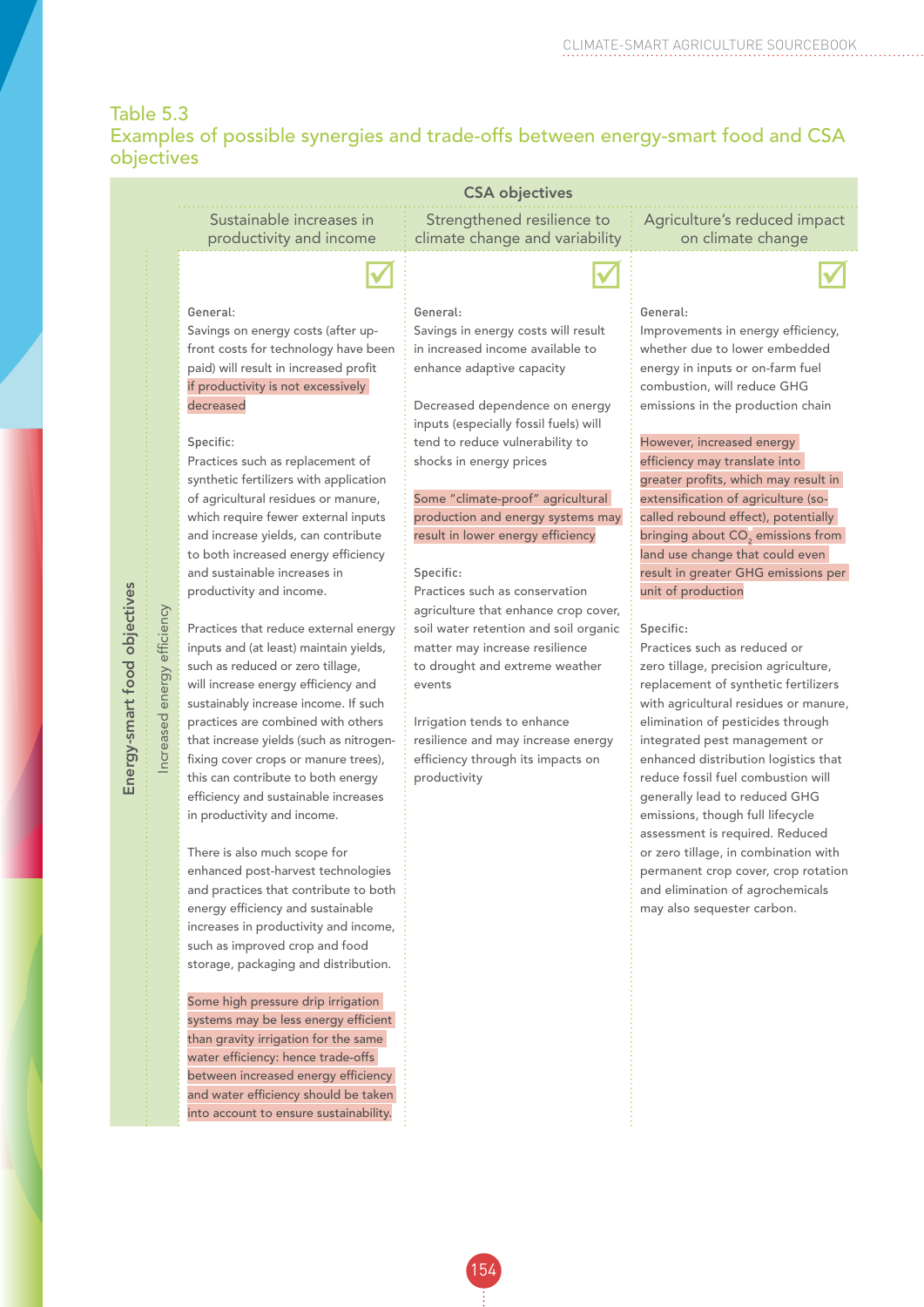#### Sustainable increases in productivity and income

#### General:

food-energy systems)\*

On-farm production of renewable energy can allow farmers to sustainably increase income through the sale of renewable energy to the grid or of biogas to the local market or through reduced purchases of fossil fuels.

#### Potential land-use competition (energy versus food: e.g. solar panels on farm land, biofuels)

Use of renewable energy systems may result in more expensive energy inputs (i.e. fossil fuel might be cheaper than renewable energy)

#### Specific:

On-farm production of biogas can allow use of a biogas by-product as a liquid fertilizer, which can increase yields and reduce environmental pollution.

Integrated food-energy systems such as intercropping with leguminous crops or agroforestry may sustainably increase farm productivity and also provide energy.

Excessive use of agriculture and forestry residues for bioenergy can compete with their role in increasing soil organic matter and hence damage productivity.

Biofuel production could lead to increased pressure on water resources, reduced agrobiodiversity (where monoculture is used) and introduction of invasive species.

#### CSA objectives Strengthened resilience to

climate change and variability þ?

### General:

?

Renewable energy will lead to decreased dependence on fossil fuels, so less vulnerability to fossil fuel market shocks.

On-farm renewable energy production can Increase income diversification, so reducing dependency on crop yields and demand.

Carefully-designed diversified energy portfolio can reduce climate vulnerability, but some types of renewable energy (e.g. wind, bioenergy, hydro) are vulnerable to climate variability.

The degree to which new energy services are climate resilient depends on the energy source (see table 5.1).

#### Specific:

Excessive use of agriculture and forestry residues for bioenergy can compete with their role in improving soil management, which could decrease resilience to extreme weather events.

The use of residues for bioenergy rather than animal feed and/or soil conditioner could result in decreased soil quality.

#### Agriculture's reduced impact on climate change



#### General:

Energy diversification will tend to replace fossil fuels with renewable forms of energy, but in the case of bioenergy, will only reduce net GHG emissions subject to use of good practices.

#### Specific:

Excessive use of agriculture and forestry residues for bioenergy can compete with their role in returning carbon to the soil; different bioenergy technologies lead to different levels of nutrient availability in the soil.

Indirect effects of biofuel demand such as indirect land-use change and price-induced intensification can lead to net GHG increases.

The use of residues for bioenergy rather than for animal feed could act as an additional source of displacement and potential land-use change

\* Integrated food-energy systems can be used to increase access to modern energy services (the third pillar of energy-smart food) as well as to increase production and use of renewable energy in agrifood systems (the second pillar) (Bogdanski *et al*., 2010; Bogdanski, 2012).

155

Energy-smart food objectives Energy-smart food objectives Increased production and use of renewable energy in agrifood systems, including through integrated food-energy systems)\*

use of renewable

production and

ncreased

energy in agrifood systems, including through integrated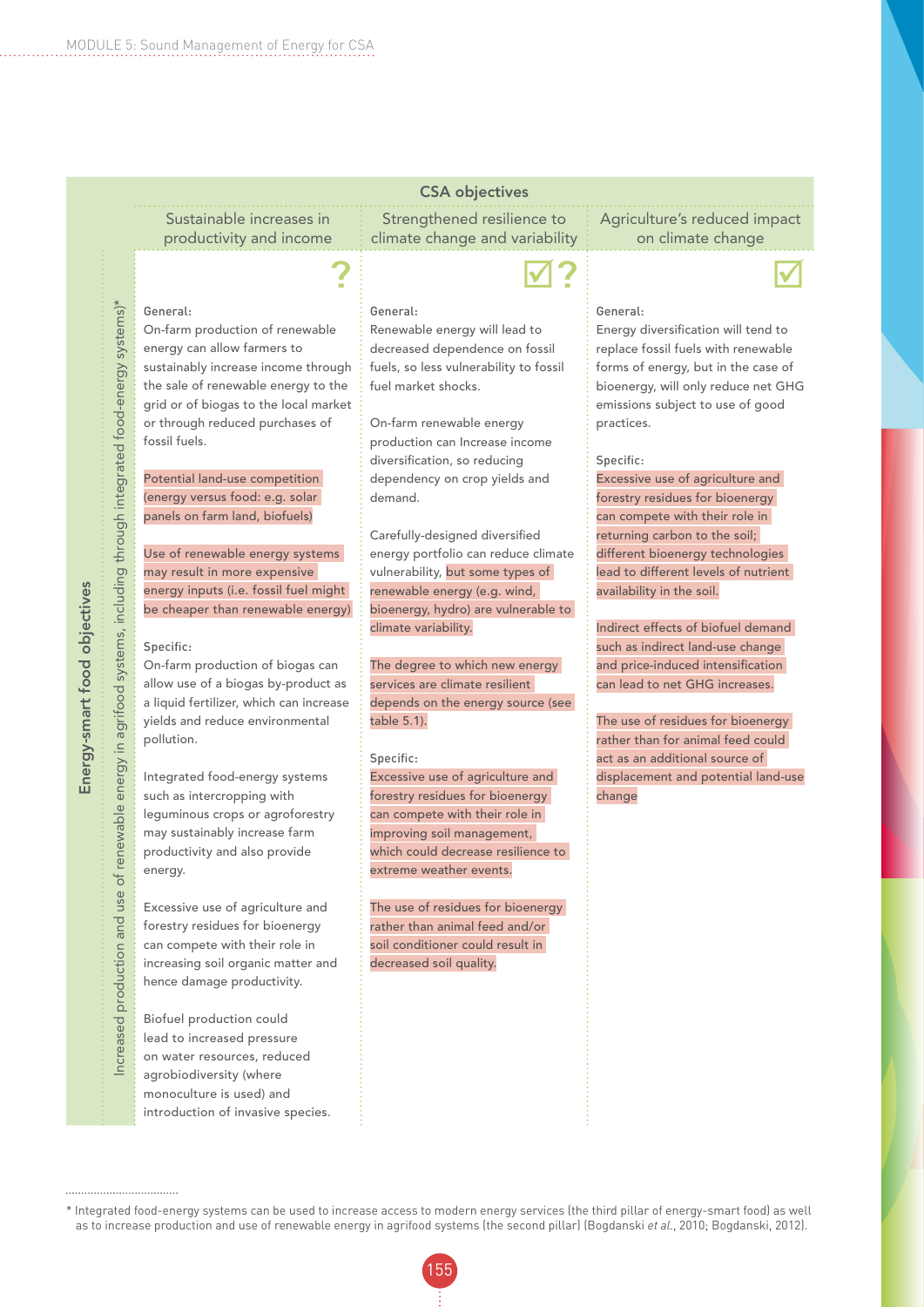

#### Legend:

 $\boxtimes$  = Synergy between energy-smart food and CSA objectives ? = Synergy between energy-smart food and CSA objectives with some significant caveats  $\overline{x}$  = No clear trend

## 5.3 Moving forward – possible energy solutions for CSA

FAO projections to 2030 indicate that in developing countries the proportion of land cultivated by hand and with animal power will decrease. This shift in agricultural practices offers opportunities for increased productivity and reduced drudgery for farmers. However, expensive machinery and equipment are often unavailable to poor farmers. Innovative business and community models are required to ensure that smallholder farmers are able to access improved technologies (e.g. through rental schemes or cooperatives). The move to more highly mechanized farming systems is likely to reduce farm labour requirements and reduce employment opportunities in rural areas. Well-designed policies and programmes are required to create alternative employment opportunities along the agricultural value chain and in other non-agricultural rural livelihoods.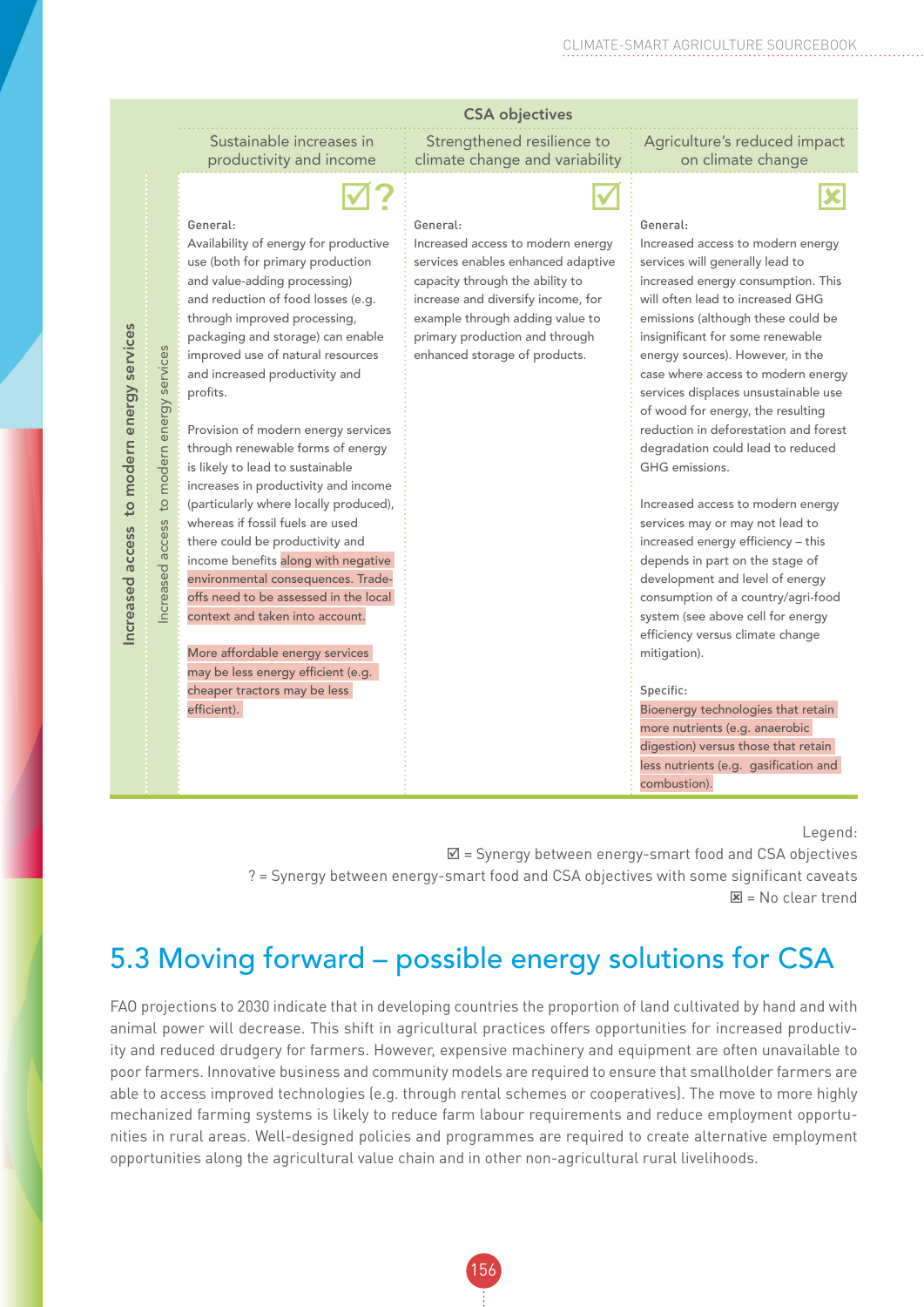### Technologies for energy-smart food and CSA

A mix of appropriate energy technologies, equipment and facilities in farming communities is necessary to make the gradual shift to energy-smart food systems. The nature of this mix will depend on natural conditions, infrastructure and skills available in the labour force. There are many technologies that can be part of energy-smart food systems, including: wind mills, solar collectors, photovoltaic panels, biogas production units, power generators, equipment for bio-oil extraction and purification, fermentation and distillation facilities for ethanol production, pyrolysis units, hydrothermal conversion equipment, solar-, wind or bioenergy-operated water pumps, renewable energy-powered vehicles, monitoring systems, information and communication technologies (ICT), cooking stoves, equipment for water supply, distribution and purification. These technologies add value to production near the source of raw materials. They can also be combined on the same farm in integrated food-energy systems as shown in Figure 5.7.





#### An integrated approach to renewable energy for farming systems

It is difficult to identify energy-smart food 'hot-spots' and intervention priorities with data that is currently available. Different food chains are subject to very different processes and require different types of energy inputs. In particular, more research is required on the relationships between energy use, yields and production costs in various agricultural systems and settings.

Field efficiencies<sup>5</sup> can be up to 90 percent in tilling and cultivating; 65-70 percent in fertilizing and grain harvesting. However, results depend on yields and plot size. Fuel consumption is typically 600-1 200 megajoules per hectare (MJ/ha) for mouldboard ploughing; 200-4 900 MJ/ha for disking; 80-160 MJ/ha for planting; 150-300 MJ/ ha for ammonia application; 100-200 MJ/ha for cultivating; and 250-500 MJ/ha for grain harvesting (Smil, 2008).

Farming systems where there are typically low energy needs and extensive fields for farming and grazing, like those in Australia or New Zealand, can operate with energy requirement as low as two or three gigajoules per hectare (GJ/ha). The energy requirement for input-intensive agriculture in countries such as the Netherlands or Israel can reach up to 70-80 GJ/ha (Smil, 2008).

<sup>&</sup>lt;sup>5</sup> The work obtained from energy invested.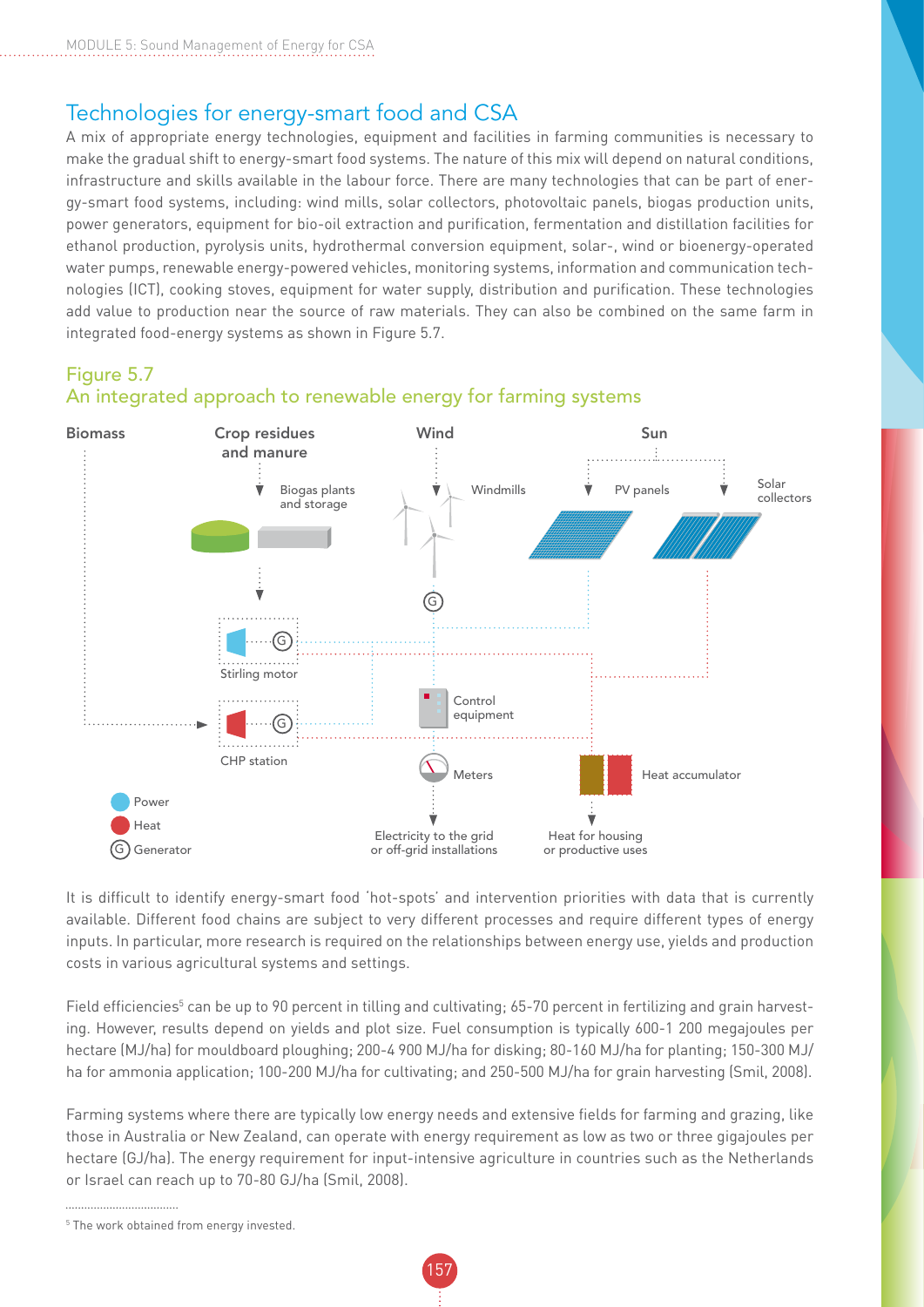On a per calorie of food output basis, China, with its high cropping ratio, extensive irrigation and intensive fertilization, now has a more energy-intensive agriculture sector than the United States or the European Union. After the farming reforms of 1978 in China, nitrogen (half of which comes from inorganic fertilizers) has provided about 60 percent of the nutrient in cropping. Over 80 percent of the country's protein requirement has been derived from crop production. The agriculture sector is highly dependent on fossil fuels, but has been able to feed about 8.5 people per hectare and up to 15 people in populous provinces. This result is also attributable to a national diet with little animal proteins.

Inefficient use of nitrogen fertilizers leads to losses that are usually above 50 percent and sometimes can amount to 60-70 percent of applied nutrients (Cassman *et al.,* 2002). In many areas, increasing the efficiency of fertilizer application so that it results in optimal plant growth with minimal inputs would significantly improve the energy balance of food production. It would also help protect the environment and cut costs for farmers. However, in some areas, such as in Africa, reaching optimal energy efficiency in food production may require the application of more fertilizer to increase yields. Curbing soil erosion could be another important method to reduce fertilizer losses.

Water efficiency is becoming a priority in irrigation. However, achieving greater efficiency in irrigation may require more energy. Drip irrigation, for example, which increases the efficiency of water use, requires energy to pressurize the water. Much of the energy needed for irrigation is often used for pumping operations. Extending irrigation in remote areas requires appropriate energy technologies, such as solar powered pumps that can save manual labour in off the energy grid rural areas. Irrigation efficiency can be as high as 95 percent; good field practices have average efficiency rates around 65-75 percent while furrow irrigation can only achieve 30- 40 percent efficiency. In Asia, irrigation efficiency could potentially be doubled (Smil, 2008).

Liquid fuels are usually required for soil preparation. The amount of energy required for this is influenced by weather conditions (wet or dry soils), soil compaction and other factors. The single most energy-consuming operation in a cropping cycle is soil tillage for land preparation, particularly ploughing. Consequently, reduced tillage cropping systems, particularly no-till systems, have become particularly attractive in times of high energy costs. Practices, such as zero tillage used in conservation agriculture, have the potential to bring about significant energy savings that can even reach up to 40-50 percent (Doets *et al.,* 2000; SCCA, 2012). An example from Brazil of these potential savings from conservation agriculture is given in Table 5.4. Energy savings are primarily due to the reduction of external inputs, which are usually energy-intensive.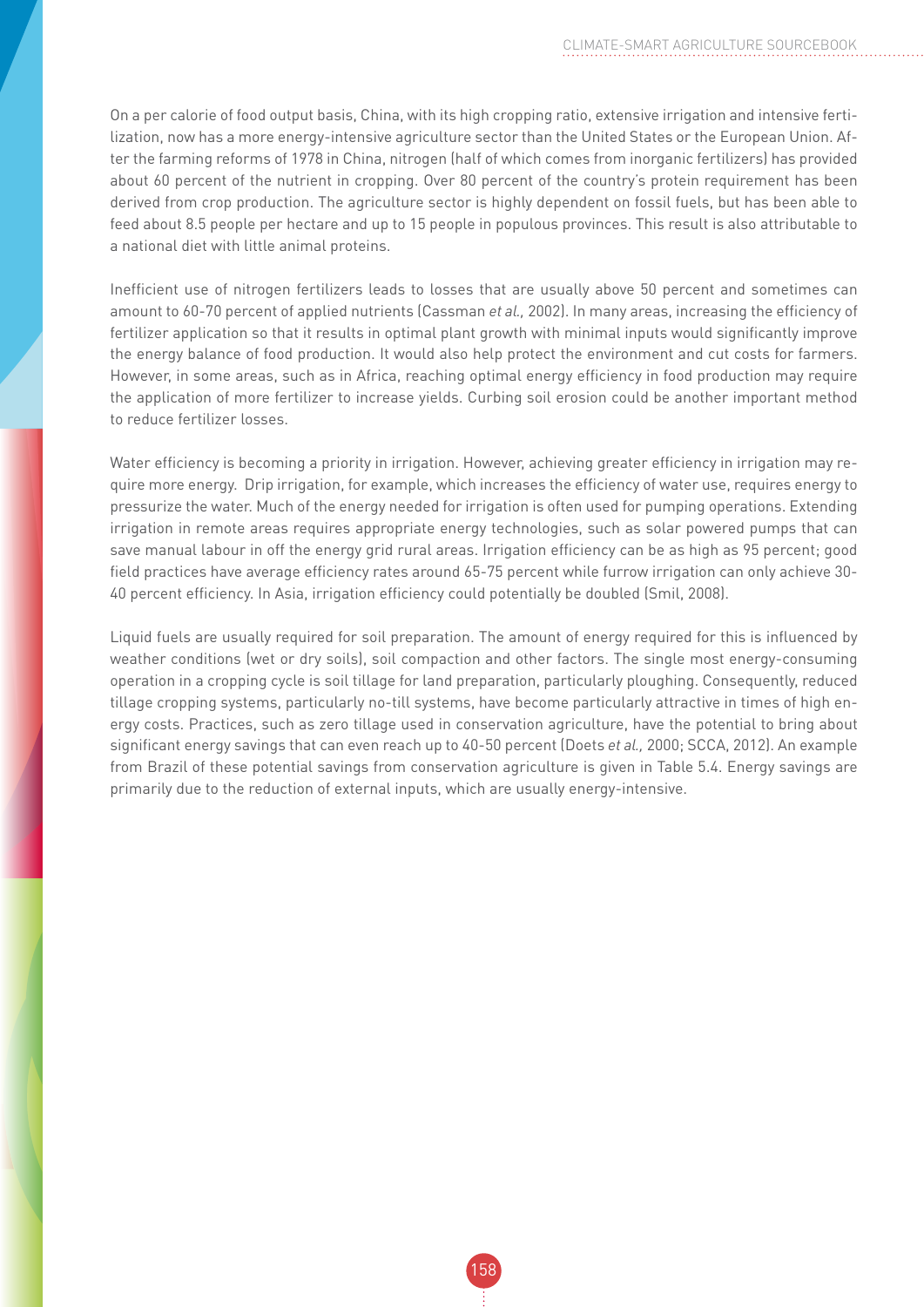#### $Table 5.4$

Total energy inputs per crop per hectare for conventional (regular) agriculture (RA) and conservation agriculture (CA) for the complete microcatchment of Lajeado São José, Brazil

|                              | <b>Conventional Agriculture</b> |      |      |                 |          |      | <b>Conservation Agriculture</b> |       |
|------------------------------|---------------------------------|------|------|-----------------|----------|------|---------------------------------|-------|
|                              | Maize                           | Soya |      | Beans : Wheat : | Maize    | Soya | <b>Beans</b>                    | Wheat |
| Herbicide input (MJ/ha)      | 1514                            | 1018 | 254  | $\Omega$        | 603      | 603  | 603                             | O     |
| Machinery input (MJ/ha)      | 525                             | 693  | 227  | 604             | 404      | 513  | 77                              | 483   |
| Fuel input (MJ/ha)           | 1625                            | 2167 | 1673 | 1450            | 645      | 709  | 454                             | 470   |
| Human labour input (MJ/ha)   | $\Omega$                        | 28   | 71   | $\Omega$        | $\Omega$ | 28   | 71                              |       |
| Total input (MJ/ha)*         | 3664                            | 3906 | 2226 | 2054            | 1653     | 1854 | 1205                            | 953   |
| Total input system (MJ/ha)** |                                 |      | 2962 |                 |          |      | 1416                            |       |

\*= sum of energy inputs for herbicide, machinery and fuel

\*\*= sum of energy inputs per average hectare

Source: Doets et al., 2000

A number of technological solutions exist to minimize energy use. These solutions include reducing the rolling resistance and slippage of combine harvesters (e.g. improving tractor tires). Energy conservation in greenhouses, animal houses and agricultural buildings is also a major area of intervention. Energy use can be minimized through a greater deployment of heat pumps (mostly of mechanical compression type, which are driven by electric motors) and heat recovery systems. Both of them can also provide dehumidification services and cooling. Air-towater heat pumps or water-to-water heat pumps, possibly combined with geothermal energy sources can significantly increase energy efficiency in all operations that require heat. Pipe heating, heated floors, infrared heating and air heating are all technological options that can also be considered. The proper construction, insulation and correct ventilation of buildings and greenhouses are some of the most economic energy-efficient interventions.

A best and worst assumption of energy intensity per unit of produce can be made for all activities that are part of the agrifood chain. These activities are not included under the agricultural sector in the Intergovernmental Panel on Climate Change (IPCC) GHG accounting system but instead are under the industrial processes or energy sectors. These intensities are presented in Figure 5.8.

#### Figure 5.8 Best and worst assumption of energy intensities in the post-harvest stage of the food chain



159

MJ/Kg best assumption MJ/Kg worst assumption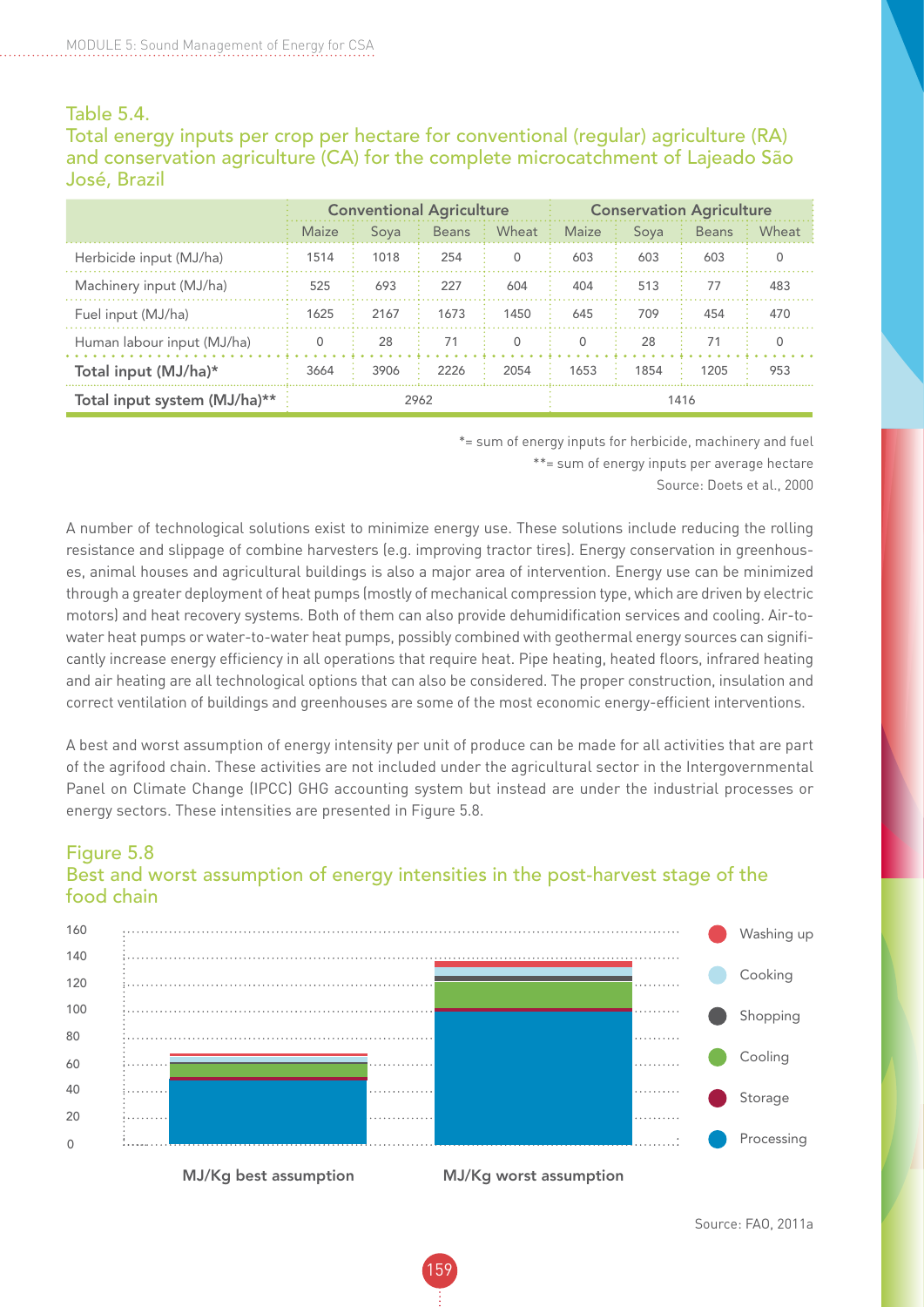Important opportunities for reducing energy dependency can be found in the drying, conditioning and storing of produce and in improving the fuel efficiency of field machinery. For grain drying, modern continuous flow dryers can be operated with much lower levels of energy than conventional dryers. Reduced energy use can also be achieved through the insulation of dryers, the recirculation of heat recovery of out-going air and improved instrumentation and automatic control. Combined (warm and cold air) dryers further reduce heat demand, but require a continuous and reliable electricity source for fans. Also available is dielectric heating technology, which can significantly reduce the energy needed for processing agricultural products. Typical rates of 600- 750 kilojoule per kilogram (kJ/kg) of dried grain are needed to store products with 14 percent moisture, with liquefied petroleum gas (LPG) and electricity as the principal energizers. This rate goes up to 3-6 GJ/ha for corn (Smil, 2008).

Solar power (photovoltaic or solar heaters), wind and geothermal energy are all sources of energy that are available today for both large and small applications. They are particularly suitable for remote rural areas.

Worldwide, the use of biomass for heat and power could save significant amounts of carbon. However, the bioenergy would have to be carbon neutral, and there is debate as to whether this would be the case (see Box 5.3). Co-firing of biomass with coal could save nearly 0.5 gigatonne of carbon (GtC) per year at fairly modest costs (FAO, 2010). Savings in the traditional biomass and charcoal sectors could amount to another 0.5 GtC. Considerable efforts would be required in this sector to address the higher investments involved, the complex socio-economic and cultural issues, and the transaction costs associated with equipment and the reliable supply of biomass (FAO, 2010).

Examples of progress being made to realize the transformation towards energy-smart food include:

#### Behind the farm gate:

- • Significant improvement in energy efficiency has been made through precision farming in industrial agriculture and through conservation agriculture.
- • Renewable energy has been used on farms. The increased use of solar pumps in irrigation systems is one example. In addition, bioenergy is being used in integrated food-energy systems (Bogdanski, 2012). Examples include: biogas in integrated crop-livestock systems, particularly in Asia; intercropping with perennials such as pigeon peas to produce wood for on-farm energy purposes in Africa (Bogdanski and Roth, 2012); and more complex food-energy systems, such as the Tosoly farm in Colombia (see Box 5.4). Another example can be found in the use of suspended solar panels in agrophotovoltaic systems (see Box 5.5).

#### Beyond the farm gate (see also Module 11 on post-harvest management and food chains):

- Renewable energy is also being used in food processing activities. For example, in Sri Lanka woody biomass is used to dry spices. This innovation has diversified income streams and has increased revenue for a range of local operators in the spice market chain. In addition to selling by-product fuel wood from pepper plants to the dryer operators, small-scale growers are now able to sell mature spices that can be dried and preserved (FAO, 2009).
- • The United Kingdom's 'war on food waste,' 'waste implementation programmes' (UK DEFRA, 2003) and similar initiatives have improved the energy efficiency in agrifood systems by reducing food losses.
- The promotion of clean cooking stoves in many parts of the world has made food preparation more energy efficient and healthy.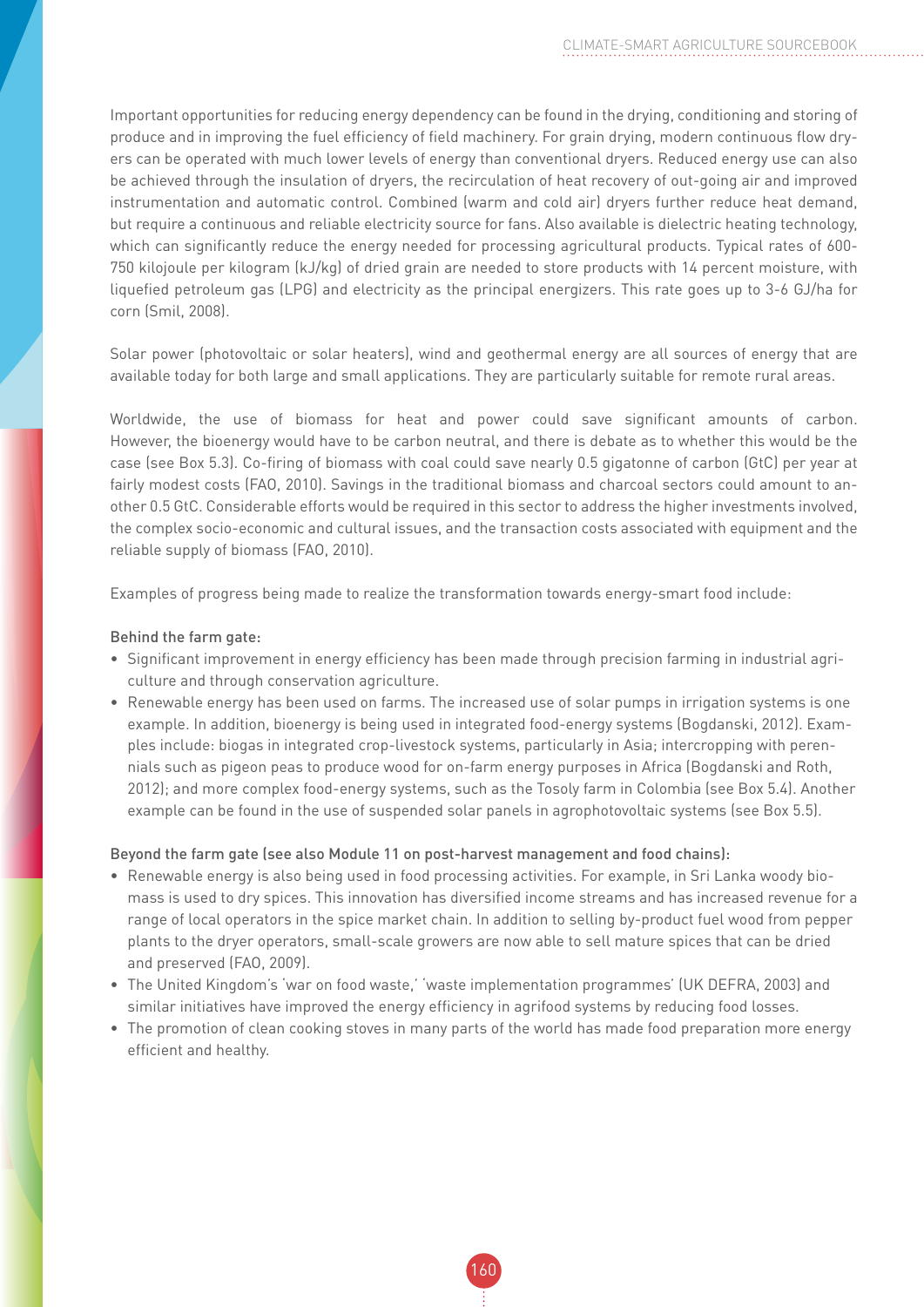#### Box 5.4.

### An integrated food-energy system in Colombia

TOSOLY Farm in the Colombian foothills north of Bogotá, is a highly integrated farm that produces food and energy for family consumption and for sale in a crop and livestock system. The cropping is based on sugar cane (feed for pigs, food and energy), coffee and cocoa (food and energy), and multipurpose trees. Sugar cane is cultivated on 1.5 ha of the seven ha farm. Tree crops include coffee, cocoa, forage trees and forage plants for timber and fuel, including for shading the coffee.

The livestock and fuel components are chosen for their capacity to utilize the crops and by-products produced on the farm. The sugar cane stalk is fractionated into juice and residual bagasse. The tops, including the growing point and some whole stalk, are the basal diet for cattle and goats. The juice is the energy feed for pigs and the source of 'sweetener' for the farm family's cooking. The bagasse is the fuel source for a gasifier that provides combustible gas for an internal combustion engine linked to an electric generator. The goats are the means of fractionating the forage trees, consuming the leaves, fine stems and bark as sources of protein. The residual stems are an additional source of fuel in the gasifier. The goat unit has ten breeding does and two bucks. There are three pens for two crossbred cows and their calves, which are kept for the production of milk, meat and manure.

The pig unit has a capacity for 40 growing pigs and five sows. Forty hens and six ducks are raised for eggs and meat in foraging, semi-confined systems. Rabbit production, a new venture on the farm, applies the principles of 100 percent forage diets developed in Cambodia, Viet Nam, and the Lao People's Republic.

A horse transports sugarcane and forages. All high-moisture wastes are recycled through plug-flow, tubular plastic (Polyethylene) biodigesters. Pig and human excreta are the feedstock for four biodigesters. Waste water from coffee pulping, washing of dishes and clothes go to a fifth biodigester. Effluents from all eight biodigesters are combined and recycled to the crops as fertilizer. The pens for the goats and cattle have clay floors covered with a layer of bagasse to absorb the excreta. Periodically, this manure is applied to the crops as fertilizer and a source of organic matter.

Most of the energy on the farm (about 100 kilowatt hours per day [kWh/day]) is produced by gasification of the sugarcane bagasse and the stems from the mulberry and Tithonia forages. The 800 W installed capacity of photovoltaic panels are estimated to yield 8 kWh daily. The eight biodigesters produce 6m3 daily of biogas, two-thirds of which are converted to electricity (6 kWh/day) using it as fuel in the same internal combustion motor generator attached to the gasifier. The remainder is employed for cooking. Low-grade heat energy produced by the solar water heater and the wood stove are not included in the energy balance.

After deducting the electricity used to drive the farm machinery and to supply the house (11 kWh/day), the potentially exportable surplus is 104 kWh daily. At the current price of electricity (US\$0.20/kWh), this would yield an annual return of US\$7 600. Annually, the gasifier produces 4.4 tonnes of biochar, which is returned to the soil. Assuming that 65 percent of carbon in the biochar is not oxidized in the soil (Lehmann, 2007), then the effective sequestration of carbon dioxide is in the order of 11 tonnes annually.

Source: Preston, 2010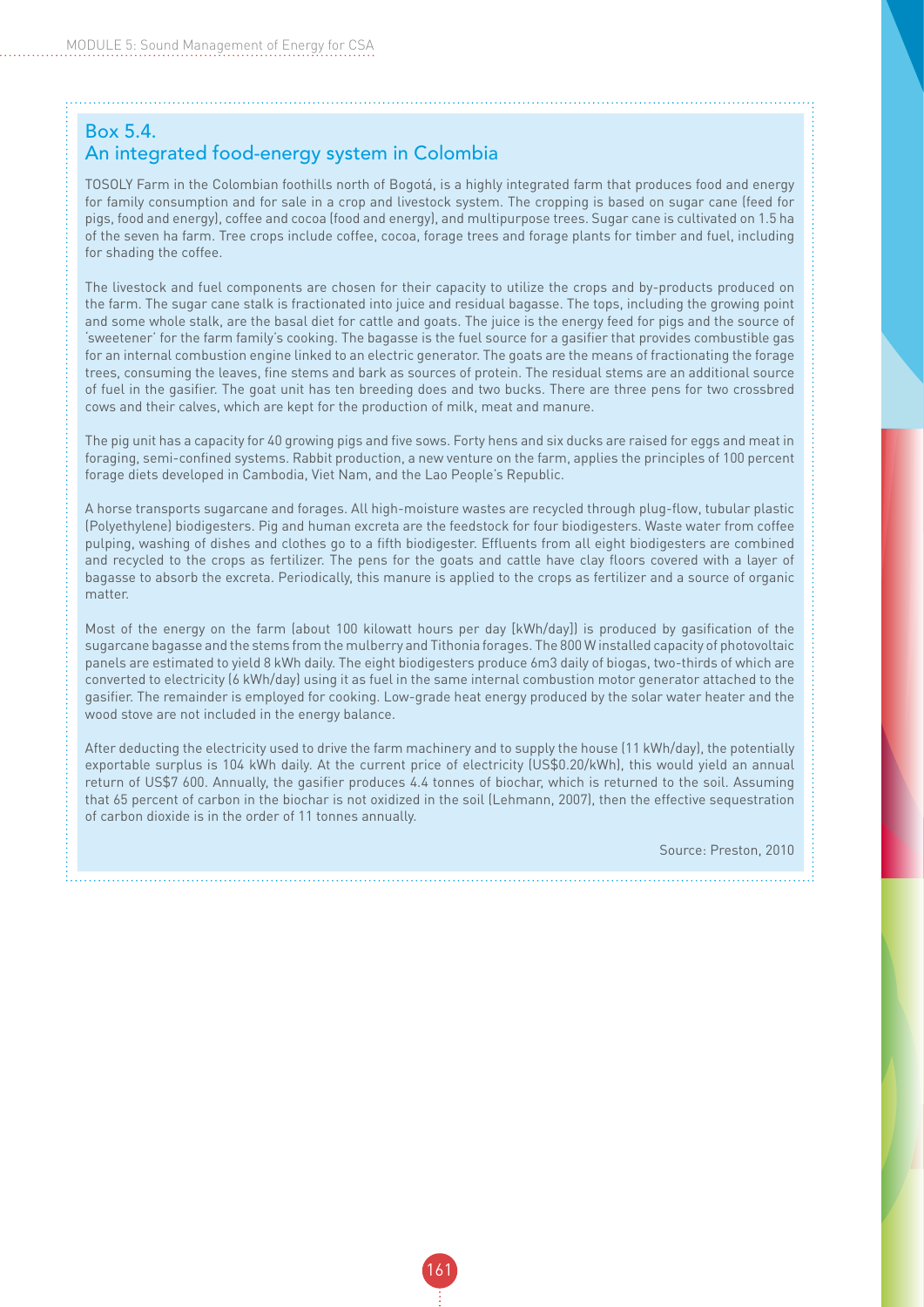#### Box 5.5. An agrophotovoltaic farm in Italy

In 2011, an agrovoltaic installation was inaugurated in Mantua, Italy. 'Agrovoltaic' technology is a production technique that uses and integrates existing technologies in new ways. It offers farmers the possibility to continue cultivating their lands while producing clean energy. This also allows farmers to partially shade their land, which permits the cultivation of a wider range of crops.

The agrophotovoltaic installation, which makes use of recycled and non-pollutant technologies and materials, consists of a series of photovoltaic panels suspended 5 meters above the ground. These panels produce renewable electricity with a power capacity of 2.4 megawatts (MW). The installation, realized by REM (Revolution Energy Maker), a group of Italian entrepreneurs who operate at the national and international level in the sector of electricity production, is also equipped with a series of accessories that offer additional useful options. One of these options is a wireless control system that lets users change the panels' inclination and monitor ground temperature and relative humidity.



The installation satisfies energy producers' needs for photovoltaic units to generate renewable energy and farmers' needs for arable land. It allows land-owners to diversify their incomes, and preserve and optimize the use of the landscape. By permitting an automatic and programmed management of water distribution and irrigation, this type of installation offers significant advantages for agriculture and the environment.

 The system requires 4 to 5.5 hectares to produce a peak power of 1 MW to install and occupies at most two percent of the land. Thanks to the omnidirectional dual-axis tracking of the photovoltaic panels, the agrovoltaic system increases the production of clean energy by 30 percent, compared with fixed panels. The structure can integrate new automatic systems that support farming, such as systems for watering, the distribution of fertilizers and phytosanitary inputs and cultivation protection (e.g. anti-hail and shading nets, anti-frost systems). Each tracker can be equipped with a valve control system that allows an external source to control spray irrigation. The pumping and the daily biaxial movement would allow the water to disperse evenly.

These examples show that the transition to energy-smart food practices is already under way. Currently however, the pace of change is slow. For these practices to have a large-scale impact, significant scaling up is required.

### Policies and institutions for energy-smart food and CSA

The promotion and scaling-up of energy-smart food practices requires innovative supportive policies and institutions. CSA policies and institutions that promote low-carbon farming practices are relevant to energy-smart food production, as many of these practices promote energy efficiency and renewable energy. Particular attention should be paid to ensuring participatory gender-sensitive decision-making processes on issues related to modern energy services. For bioenergy, it is especially important to consider the security of land tenure for local farmers. Some examples of policies specifically related to energy efficiency and renewable energy are summarised in Table 5.5.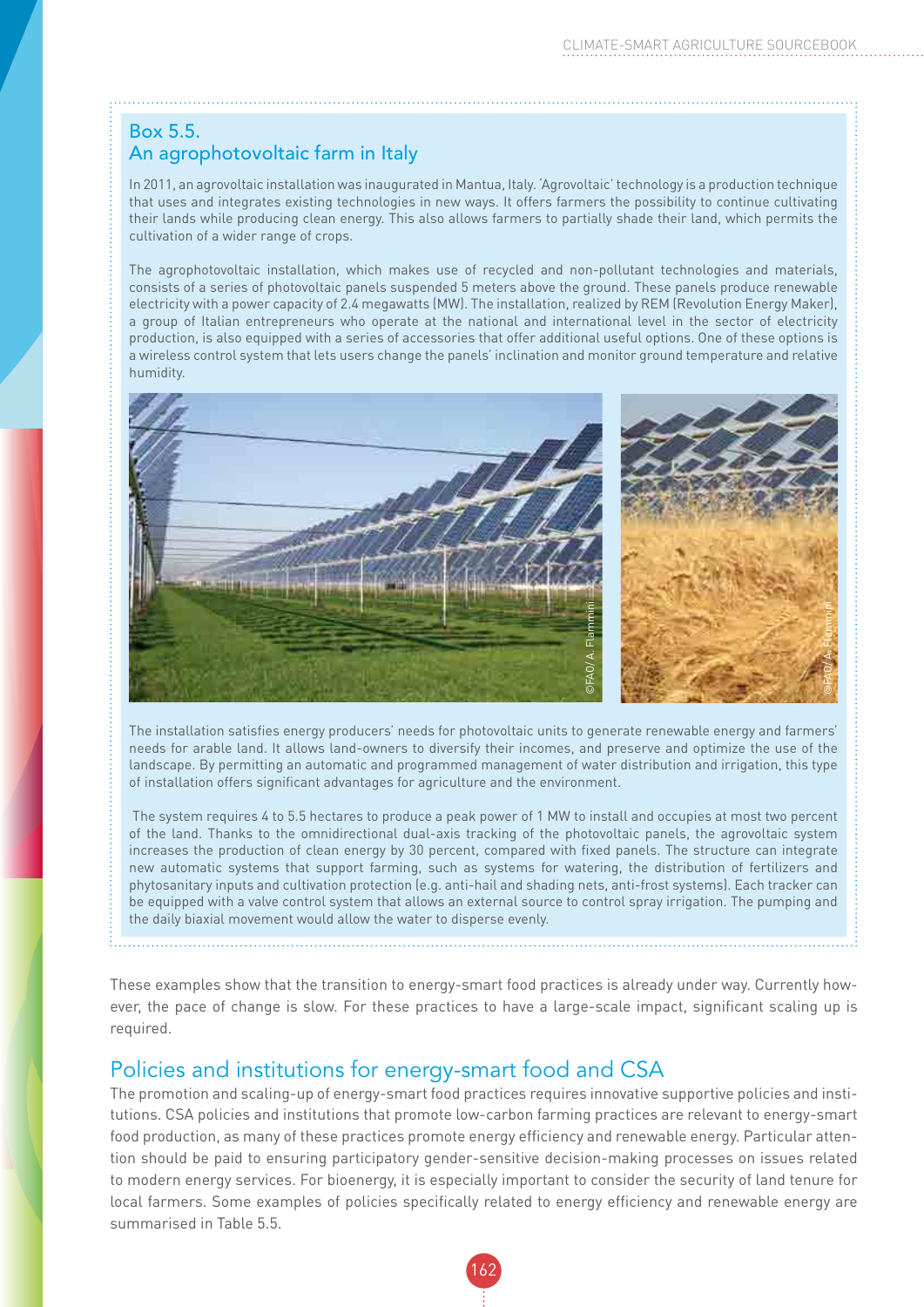#### Table 5.5 Examples of policy instruments to promote energy efficiency and renewable energy

| <b>Energy efficiency</b>                                                                                                                                                                                                                                                                                                                                                                                 | <b>Renewable energy</b>                                                                                                                                                                                                                                                                                                                                                                                                     |
|----------------------------------------------------------------------------------------------------------------------------------------------------------------------------------------------------------------------------------------------------------------------------------------------------------------------------------------------------------------------------------------------------------|-----------------------------------------------------------------------------------------------------------------------------------------------------------------------------------------------------------------------------------------------------------------------------------------------------------------------------------------------------------------------------------------------------------------------------|
| The introduction of freight truck fuel economy standards and<br>payload limits<br>Minimum energy performance standards (MEPS) for machinery<br>is used in food systems<br>Energy performance labels on appliances<br>Vehicle speed restrictions<br>Packaging recycling regulations<br>Higher charges for landfill disposal of organic wastes<br>Capacity building, research, education and communication | Promotion of renewable energy markets<br>Financial incentives, such as tax exemption, feed-in tariffs and<br>tradable certificate-based renewable energy obligations<br>Standards, permits and building codes<br>: Alternatives to landfill with an energy component (e.g.<br>$\frac{1}{2}$ incineration with energy recovery methane capture from<br>landfill)<br>Capacity building, research, education and communication |

Source: FAO, 2011a

Energy-smart food interventions that lead to reduced CO<sub>2</sub> emissions (renewable energy or energy efficiency interventions) can make use of many of the climate change financial mechanisms discussed in Module 14 on financial instruments and investments. In addition, there are financing sources especially targeted for renewable energy use, energy efficiency and increased energy access. These include: innovative business models like energy service companies (ESCOs)<sup>6</sup>; financial instruments, such as feed-in-tariffs; tradable certificates; integrated municipal arrangements; and public-private funding schemes.

Thailand is a country that has enacted several policies that are favourable to renewable energy. Regulations were adopted in 2002 to simplify the grid connection requirements for small electricity generators up to 1 megawatt (MW) (World Bank, 2011). This and other policies led to the development of integrated sugarcane and rice biorefineries that produce food, ethanol, heat and electricity. In addition, organic residues were returned to the soil, increasing soil fertility. By 2008, 73 biomass projects using a variety of residues, including bagasse and rice husks, had been developed with an installed capacity of 1 689 MW (IPCC, 2011).

Implementing such policies requires innovative institutional mechanisms. Again, it should be noted that agricultural institutions that promote low-carbon agriculture also contribute to the production of energy-smart food. The division of labour and financial instruments are other elements that must be taken into account by institutional mechanisms that work to promote concern about integrated food-energy systems (FAO, 2011a). Examples in this are listed below.

- • In parts of the United Kingdom where farmers are producing wheat, a bioelectricity plant buys the straw through a subsidiary company that collects the farmers' straw. Seventy percent of the fuel needed to run the bioelectricity plant comes from the straw feedstock, the rest from another feedstock and natural gas. In this system, farmers produce wheat and leave energy matters to more competent players (Bogdanski *et al*., 2010).
- • At the district model biogas farm in China, farmers cultivate crops and are not responsible for raising pigs and producing the biogas themselves. Instead, the farmers contribute money to the district pig farm for purchasing the pigs. The district farm is responsible for raising the pigs and generating the energy. The farmers get in return yearly dividends from any sales of pigs, cheap biogas and cheap liquid fertilizer from the district farm.
- • In Bangladesh, two innovative business schemes are tapping into the private sector's needs for biofertilizer to drive the development of household biomass production for energy (ISD, 2010). One scheme seeks to create a steady supply of bioenergy through a cattle-leasing programme. Programme participants, who

<sup>6</sup> An energy service company is a commercial business providing a broad range of comprehensive energy solutions including designs and implementation of energy savings projects, energy conservation, power generation and energy supply, energy infrastructure outsourcing and risk management.

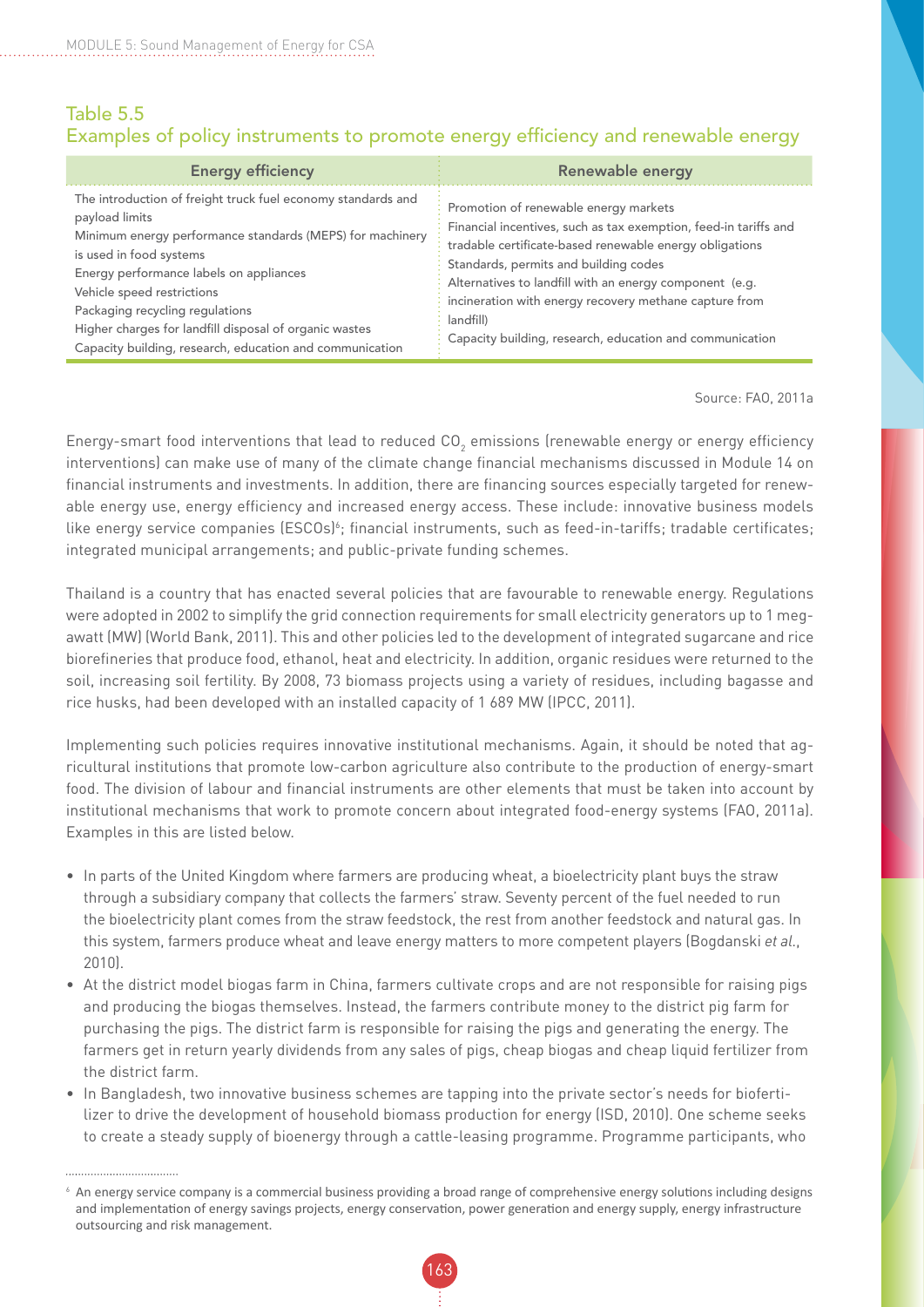are mainly women, receive funding to purchase a cow and a calf from an organic tea farm. The women then repay the loan through the sale of milk and dung. In the second scheme, still in its pilot phase, households receive loans from the organic tea farm to pay for setting up a biogas system. The households repay the loan by selling dung and/or the slurry to the tea farm. Once the biogas installation has been completely paid for, the households have the option to continue selling the slurry and dung to the farm.

• 'Fee for service'' schemes, such as ESCO, leasing or concession arrangements schemes are other options for financing energy-smart food.

The need for cross-sectoral coordination in bioenergy development is illustrated by the example from Sierra Leone presented in Box 5.6.

#### Box 5.6 Bioenergy addressed through a cross-ministerial platform in Sierra Leone

Sierra Leone, a post-conflict resource-rich country, is classified as a low-income food-deficit country. Seventy percent of the population lives below the poverty line and 35 percent are undernourished. Agriculture is a key sector of the economy. The country depends heavily on imported fossil fuels, fuelwood and charcoal for household energy, and the population has minimal access to electricity. Currently, modern bioenergy is not produced in Sierra Leone, but a number of investors are moving into the country. Bioenergy development in such a fragile environment can involve major risks, but may represent an opportunity to attract much needed investment in agriculture. Agriculture-led growth through bioenergy investments could reduce poverty, stimulate the economy and increase access to energy. However, the process for achieving this needs to be clearly understood and carefully managed. The inclusion of smallholder farmers, social protection, and sustainable resource management are key elements in the process.

The Ministry of Energy and Water Resources (MEWR) formally requested the technical support of FAO to assess the potential for sustainable bioenergy development in the country using the Bioenergy and Food Security (BEFS) approach. A first step was the establishment of an interministerial working group, the Bioenergy and Food Security Working Group (BEFS WG). Its first activity was to identify the country's main concerns and challenges for bioenergy development as well as the country's immediate needs and longer-term requirements. One of these immediate needs is to have information that would allow Sierra Leone to screen and direct investors coming to the country. The working group is currently developing a set of guidelines for sustainable bioenergy investment. As land grabbing is becoming a major concern in Sierra Leone, the guidelines will address the issue of community inclusion and conflict management. In the longer term, there is the need to identify the country's potential for sustainable bioenergy development, cover data and information gaps, and address long-term institutional requirements and training needs both at policy and technical levels.

### A multi-partner programme for scaling up energy-smart food

Shifting to more energy-smart food systems is an important step towards reaching the broader CSA goals. Decision-makers need to adopt a long-term view to make the needed paradigm shift to food systems that are energy-smart and contribute to climate change mitigation and adaptation as well as food security. Although this shift will not be fully accomplished in the short term, there is no time for delay. The key question at hand is not, 'If or when we should we begin the transition to energy-smart food systems?', but rather 'How can we get started and make gradual but steady progress?' The shift towards energy-smart food systems will be gradual and can only be achieved through sustained efforts. Understanding and implementing energy-smart food systems is a complex multidisciplinary task that requires a multipartner programme. Towards this end, the Energy-Smart Food for People and Climate was launched in 2012. It aims to help countries promote energysmart agrifood systems through the identification, planning and implementation of climate-smart measures that integrate energy, water and food security.

<sup>7</sup> Fee-for-service (FFS) is a payment model where services are unbundled and paid for separately.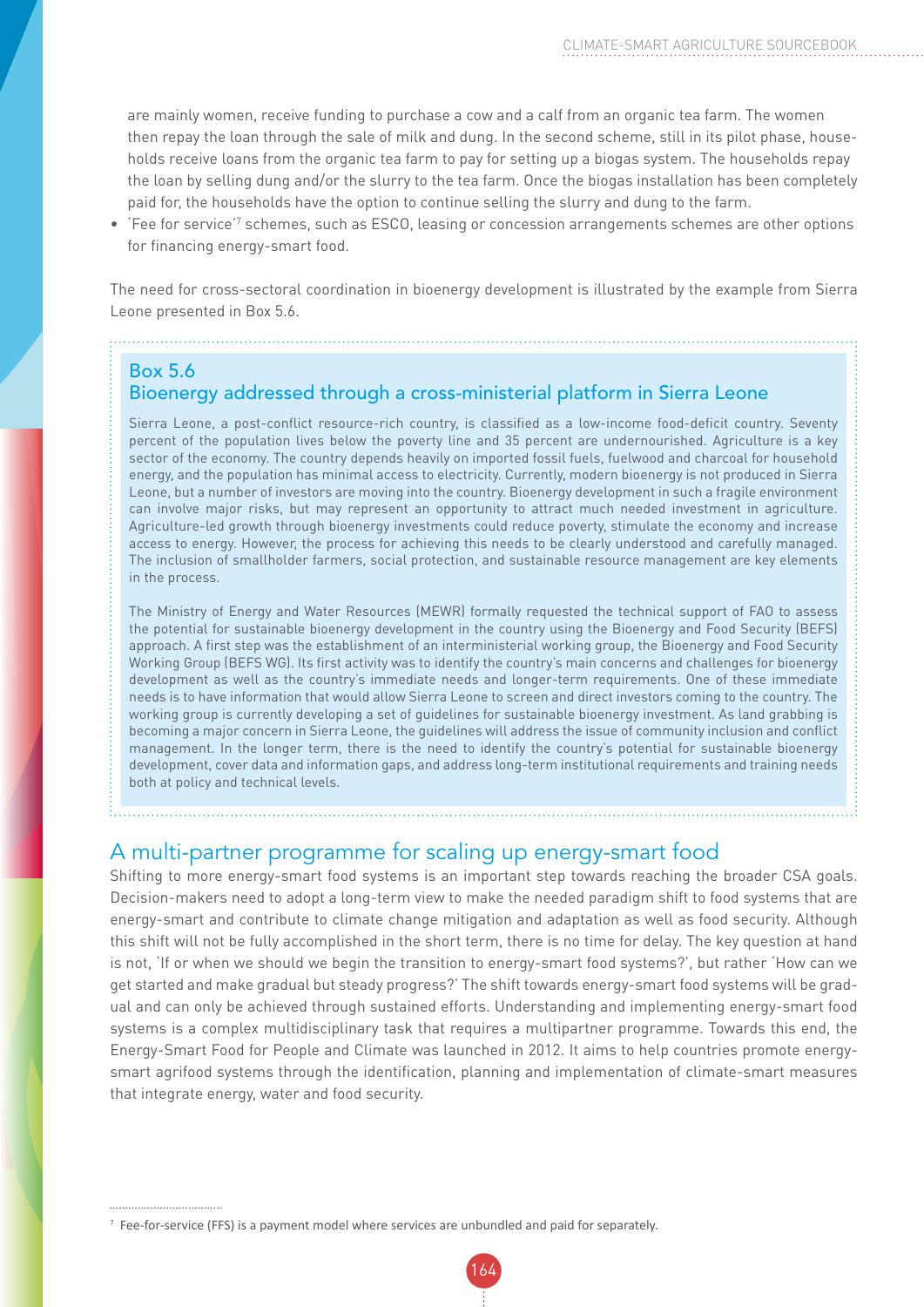## 5.4 Conclusions

This module has introduced the concept of energy-smart food system and its important role in transitioning to climate-smart agriculture. One of its main conclusions is that the dependence of agrifood systems on fossil fuels represents a major threat to food security and contributes significantly to climate change. The challenge of reducing this dependency can be met by up-scaling of energy-smart food systems which improve energy efficiency, increase the use and production of renewable energy, and broaden access to modern energy services in agrifood systems. The case studies of the module indicated how different technological solutions and integrated systems in distinct contexts can be both energy- and climate-smart. They presented e.g. low-cost machinery, biofuels, integrated food-energy systems, modern technology and new type of cross-sectoral collaboration needed for energy-smart food systems. It was emphasized, however, that in addition to synergies between energy-smart food and CSA objectives there are also possible tradeoffs which need to be recognized. The module ended by stating that the shift to the new approach requires long-term vision and commitment as well as multidisciplinary efforts, but there is no time for delay.

## **Notes**

This module was written by Olivier Dubois (FAO), Alessandro Flammini (FAO), Anne Bogdanski (FAO) and Jonathan Reeves (FAO).

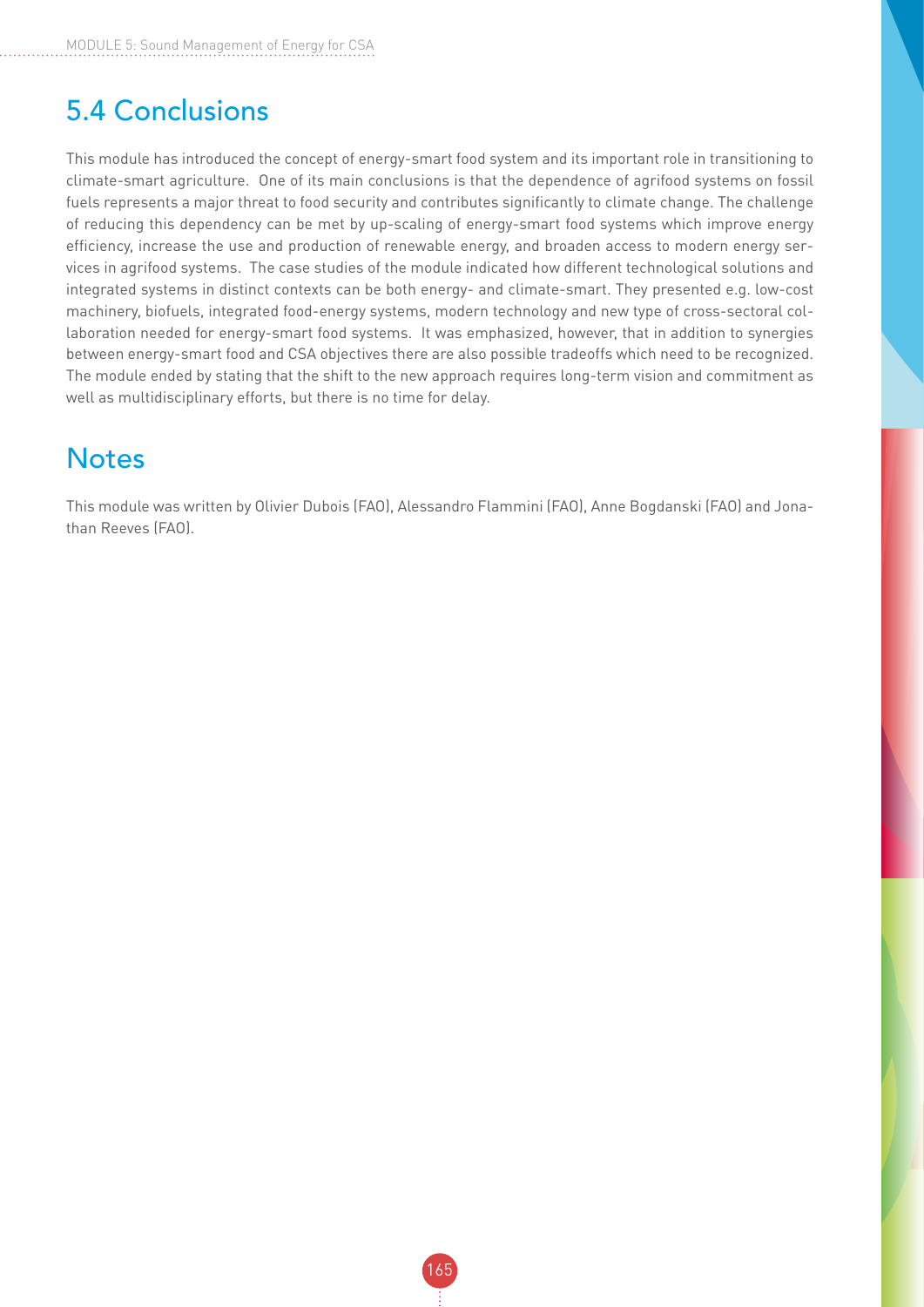## Acronyms

| <b>APCAEM</b>    | Asian and Pacific Centre for Agricultural Engineering and Machinery |
|------------------|---------------------------------------------------------------------|
| <b>BEFS</b>      | Bioenergy and Food Security Approach                                |
| <b>BEFS WG</b>   | Bioenergy and Food Security Working Group in Sierra Leone           |
| CA               | Conservation agriculture                                            |
| CO <sub>2</sub>  | Carbon dioxide                                                      |
| <b>CSA</b>       | Climate-smart agriculture                                           |
| <b>ESCAP</b>     | Economic and Social Commission for Asia and the Pacific             |
| ESC <sub>0</sub> | <b>Energy Service Company</b>                                       |
| <b>ESMAP</b>     | Energy Sector Management Assistance Program                         |
| <b>FFS</b>       | Fee-for-service                                                     |
| GDP              | <b>Gross Domestic Product</b>                                       |
| GHG              | Greenhouse gas                                                      |
| GJ               | Gigajoule                                                           |
| GtC              | Gigatonne of carbon                                                 |
| <b>HEAT</b>      | Hands-on Energy Adaptation toolkit                                  |
| ICT              | Information and communication technologies                          |
| <b>IEA</b>       | <b>International Energy Agency</b>                                  |
| <b>IPCC</b>      | Intergovernmental Panel on Climate Change                           |
| <b>ISD</b>       | Institute for Sustainable Development                               |
| Kg               | Kilogram                                                            |
| kj               | Kilojoule                                                           |
| kWh              | Kilowatt hour                                                       |
| <b>LPG</b>       | Liquefied petroleum gas                                             |
| <b>MDG</b>       | Millennium Development Goal                                         |
| <b>MEPS</b>      | Minimum energy performance standards                                |
| <b>MEWR</b>      | Ministry of Energy and Water Resources in Sierra Leone              |
| MJ               | Megajoule                                                           |
| <b>MW</b>        | Megawatt                                                            |
| N, 0             | Nitrous oxide                                                       |
| <b>RA</b>        | Conventional (regular) agriculture                                  |
| <b>REM</b>       | <b>Revolution Energy Maker</b>                                      |
| UK DEFRA         | United Kingdom's Department for Environment, Food and Rural Affairs |
| UN               | <b>United Nations</b>                                               |
| <b>UNFCCC</b>    | United Nations Framework Convention on Climate Change               |
| <b>US EPA</b>    | United States Environmental Protection Agency                       |
| <b>USDA</b>      | United States Department of Agriculture                             |
|                  |                                                                     |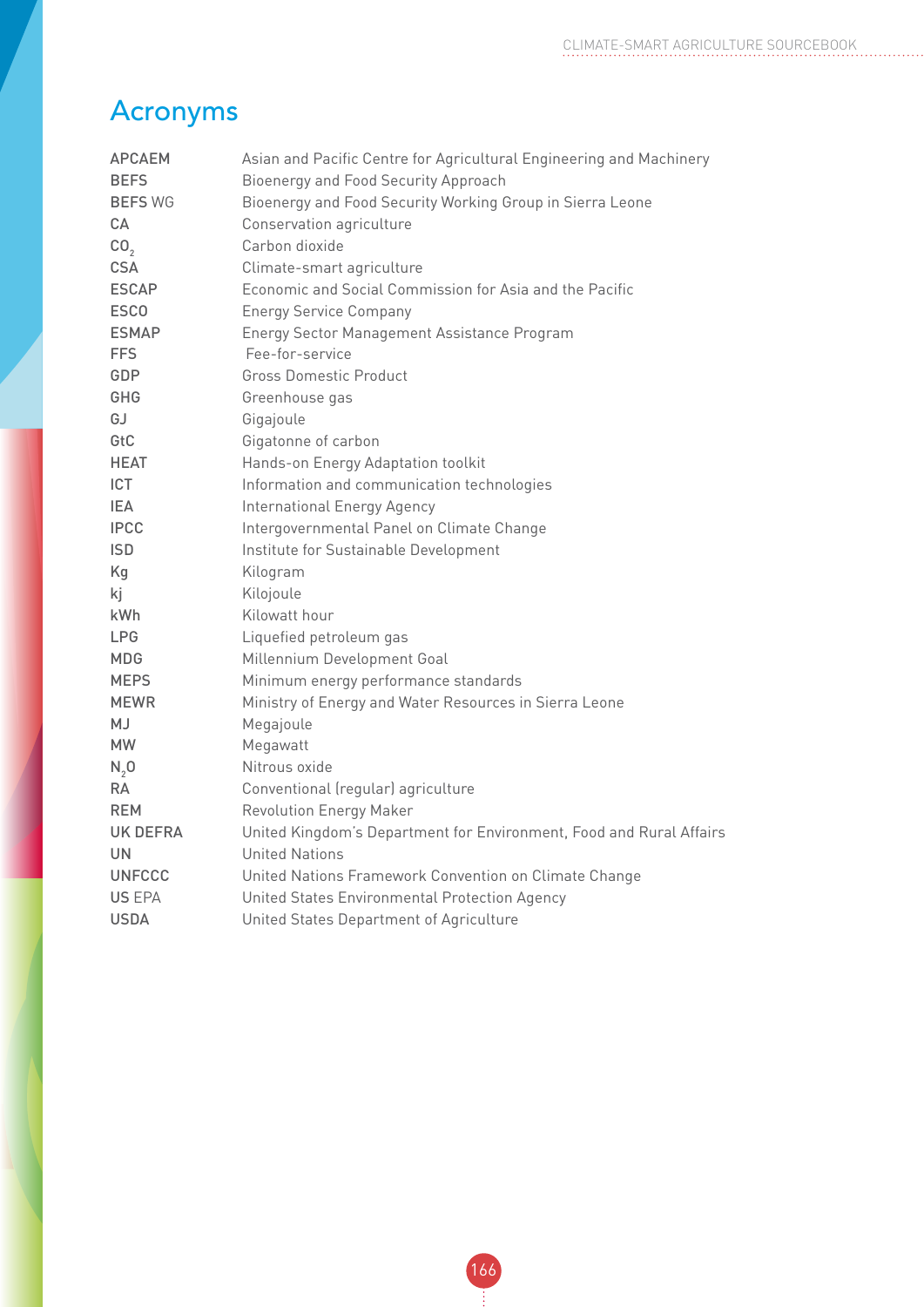## References

Asian and Pacific Centre for Agricultural Engineering and Machinery (APCAEM) & Economic and Social Commission for Asia and the Pacific (ESCAP). 2010. *Agricultural mechanization at a glance – selected country studies in Asia on agricultural machinery development.* (available at http://www.unapcaem.org/publication/AM\_2010\_6C.pdf)

Biggs, S. & Justice, S*.* 2011. *Rural development and energy policy: lessons for agricultural mechanization in South Asia.* Occasional paper No. 19. New Delhi, India, Observer Research Foundation. (available at www.observerindia.com/cms/export/orfonline/modules/occasionalpaper/attachments/occ\_rural\_1296292421217.pdf)

Bogdanski, A. 2012. *Integrated food–energy systems for climate-smart agriculture.* Agriculture & Food Security, 1: 9. (available at http://www.agricultureandfoodsecurity.com/content/1/1/9/abstract)

Bogdanski, A., Dubois, O., Jamieson, C. & Krell R. 2010. *Making integrated food-energy systems work for people and climate*. Rome, FAO. (available at http://www.fao.org/docrep/013/i2044e/i2044e.pdf)

Bogdanski, A. & Roth, C*.* 2012. *Integrated food-energy systems: growing fuel wood on farm in Malawi*. Nature & Faune, 26 (2):57–62. (available at http://www.fao.org/docrep/016/ap343e/ap343e.pdf)

Cassman, K. G., Dobermann, A. & Waters, D.T. 2002. *Agroecosystems, nitrogen use efficiency, and nitrogen management.* Ambio, 31: 131—140.

Chum, H., Faaij, A., Moreira, J., Berndes, G., Dhamija, P., Dong, H., Gabrielle, B., Goss Eng, A., Lucht, W., Mapako, M., Masera Cerutti, O., McIntyre, T., Minowa, T. & Pingoud K. 2011. *Bioenergy*. IPCC special report on renewable energy sources and climate change mitigation.

Doets, C.E.M., Best, G. & Friedrich, T. 2000. *Energy and conservation agriculture.* Internal FAO paper, Rome.

Energy Sector Management Assistance Program (ESMAP). 2011. *Climate impacts on energy systems: key issues for energy sector adaptation.* World Bank. (available at https://www.esmap.org/sites/esmap.org/files/ DocumentLibrary/E-Book\_Climate%20Impacts%20on%20Energy%20Systems\_BOOK\_resized.pdf)

ESMAP. 2013. *Hands-on Energy Adaptation Toolkit (HEAT).* (available at http://esmap.org/esmap/node/312)

FAO. 2009. *Small scale bioenergy initiatives – brief description and preliminary lessons on livelihood impacts from case studies in Asia, Latin America and Africa.* 149 pp. Environment and Natural Resources Management working paper No. 31. Policy Innovation Systems for Clean Energy Security (PISCES), Practical Action, and FAO. Rome, FAO. (available at http://www.fao.org/docrep/011/aj991e/aj991e00.htm)

FAO. 2010. What woodfuels can do to mitigate climate change. FAO Forestry Paper No. 162. (available at http:// www.fao.org/docrep/013/i1756e/i1756e00.htm)

FAO. 2011a. *"Energy-smart " food for people and climate.* Issue paper. (available at http://www.fao.org/docrep/014/i2454e/i2454e00.pdf)

FAO. 2011b. *The case for "energy-smart" food systems.* Policy Brief. (available at http://www.fao.org/docrep/014/i2456e/i2456e00.pdf)

FAO. 2013. *FAO support to decision-making for sustainable bioenergy.* Bioenergy. (available at http://www.fao. org/bioenergy/28392-0a61de8f511d0a4d08b2137bc929214a7.pdf)

FAOSTAT. 2012. *FAO statistical yearbook.* (available at http://faostat.fao.org)

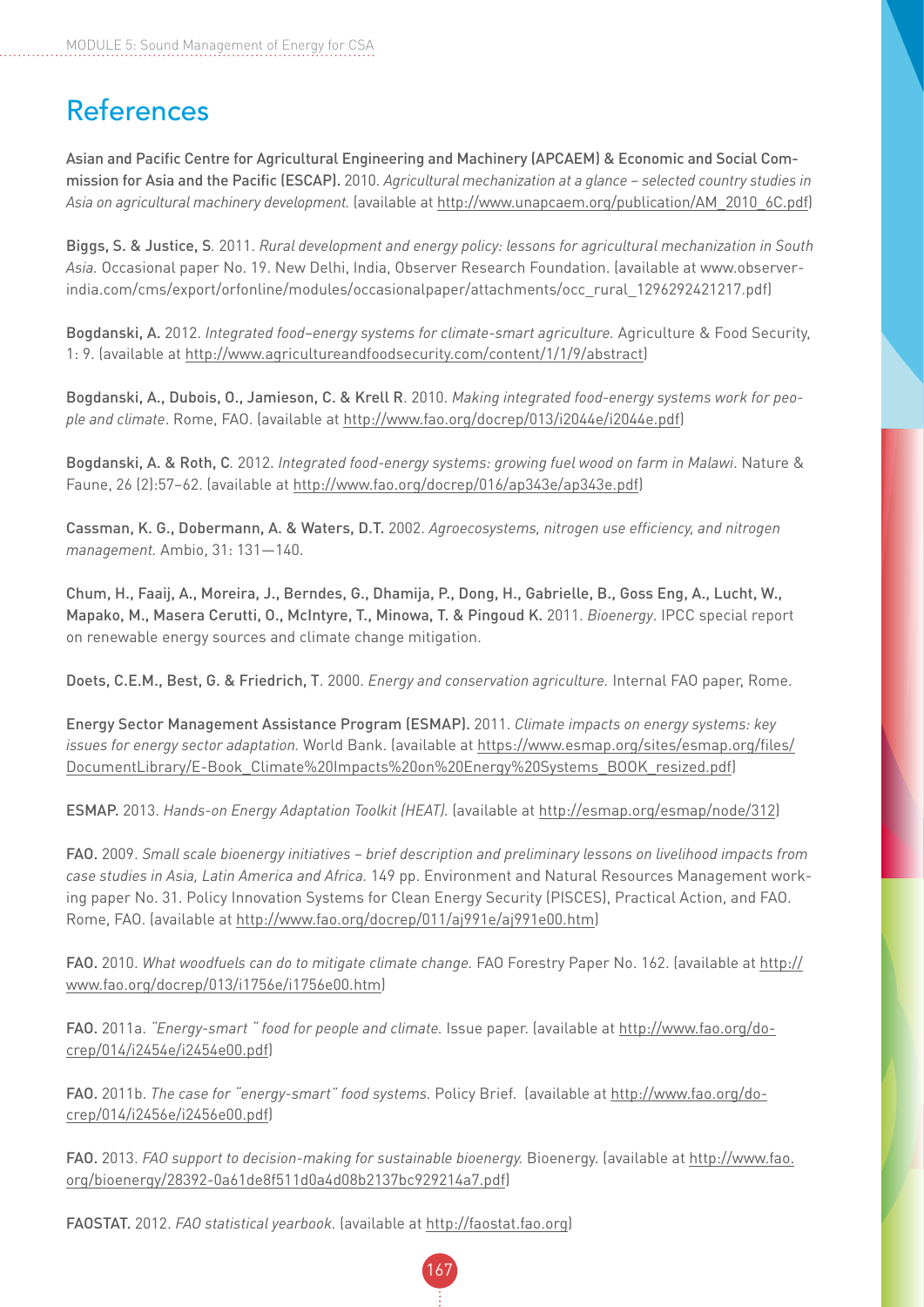Geoghegan, T., Anderson, S., & Dixon, B. 2008. *Opportunities to achieve poverty reduction and climate change benefits through low-carbon energy access programmes.* The Ashden Awards for sustainable energy, GVEP International & IIED. (available at *http://www.ashdenawards.org/files/reports/DFID\_report.pdf*)

Gustavsson J., Cederberg C., Sonesson U., van Otterdijk R. & Meybeck, A. 2011. *Global Food Losses and Food Waste*, FAO.

International Energy Agency (IEA). 2011a. *World energy outlook 2011.* Paris.

Intergovernmental Panel on Climate Change (IPCC). 2011. *Special report on renewable energy and climate change mitigation.* Chapter 11. Policy, financing and implementation. Working Group III, Intergovernmental Panel on Climate Change. (available at http://srren.ipcc-wg3.de/report/IPCC\_SRREN\_Ch11)

Islam, M. & Shirazul, D. 2009. *Farm mechanisation for sustainable agriculture in Bangladesh: problems and prospects*. (available at www.unapcaem.org/Activities%20Files/A09105thTC/PPT/bd-doc.pdf)

Institute for Sustainable Development (ISD). 2010. *Increasing access to homestead biogas in Tentulia: pilot project.* (available at http://www.snvworld.org/en/Documents/Inreasing\_access\_to\_homestead\_biogas\_in\_Tentulia\_Bangladesh\_2010.pdf)

Preston, R. 2010. *The Tosoly farm, Santander, Colombia.* Unpublished paper.

Soil Conservation Council of Canada (SCCA). 2012. *Producers are finding the reduced tillage zone.* (available at http://www.soilcc.ca/ggmp\_region/nb-02.php)

Smil, V. 2008. *Energy in nature and society- general energetic of complex systems, 512 pp.* Cambridge, Massachusetts, MIT Press.

Steele, P. E. 2011. *Agro-mechanization and the information services provided by FAOSTAT.* Unpublished internal report. Rome, FAO.

United Kingdom's Department for Environment, Food and Rural Affairs (DEFRA). 2003. *Waste implementation programme: fact sheets, November 2003.* (available at http://archive.defra.gov.uk/environment/waste/residual/ newtech/documents/factsheet1103.pdf)

UK DEFRA. 2010. *Food statistics pocketbook 2010.*

UK DEFRA. 2011. *Food statistics yearbook 2011.*

United Nations Development Programme (UNDP). 2009. *The energy access situation in developing countries: a review focusing on the least developed countries and sub-Saharan Africa.* UNDP & WHO. (available at http://content.undp.org/go/newsroom/publications/environment-energy/www-ee-library/sustainable-energy/undpwho-report-on-energy-access-in-developing-countries-review-of-ldcs---ssas.en)

United States Department of Agriculture (USDA). 2010. *Energy use in the U.S.* food system.

United States Environmental Protection Agency (US EPA). 2009. *Opportunities to reduce greenhouse gas emissions through materials and land management practices.* (available at http://www.epa.gov/oswer/docs/ ghg\_land\_and\_materials\_management.pdf)

World Bank. 2011. *One goal, two paths: achieving universal access to modern energy in East Asia and the Pacific.*  Washington D.C., the World Bank.